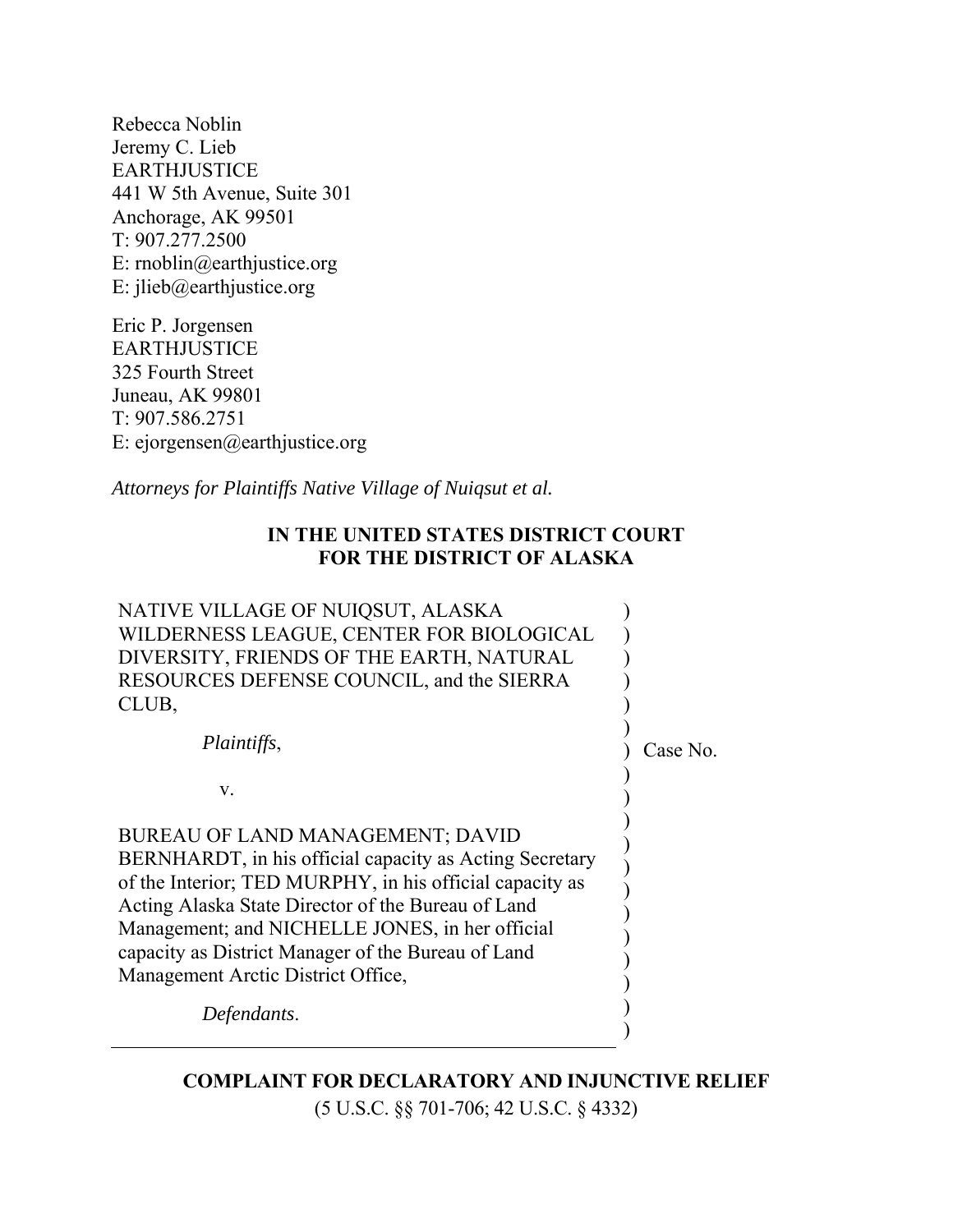#### INTRODUCTION

1. This action arises from the Bureau of Land Management's (BLM) failure to fulfill its obligations under the National Environmental Policy Act (NEPA) when it approved ConocoPhillips Alaska Incorporated's (ConocoPhillips) 2018-19 winter exploration program (winter exploration program) in the National Petroleum Reserve-Alaska (Reserve), just west of the community of Nuiqsut.

2. The Western Arctic, managed by BLM as the 23-million-acre Reserve, is recognized as a globally important ecological resource, home to caribou, bears, muskoxen, and millions of migratory birds. When Congress created the Reserve, it authorized the Secretary of the Interior to designate special areas for "maximum protection." One of these areas set aside by Congress is the Teshekpuk Lake Special Area. Along with supporting the highest density of shorebirds in the Arctic, this Special Area provides important habitat for the Teshekpuk Caribou Herd.

3. Nuiqsut is on the eastern border of the Reserve. Community members depend on the fish and wildlife of the Reserve, especially in areas within and near the Teshekpuk Lake Special Area, for essential traditional subsistence hunting, trapping, and fishing activities. These subsistence activities provide vital nutrition, and traditional hunting, trapping, and fishing practices, and passing along to future generations these practices, are critical to the community's cultural identity. Caribou hunting in the area, particularly in the winter, is especially important.

*Native Village of Nuiqsut et al. v. BLM et al.,*   $\cos N$  No. 1 4. On December 7, 2018, BLM signed a Record of Decision approving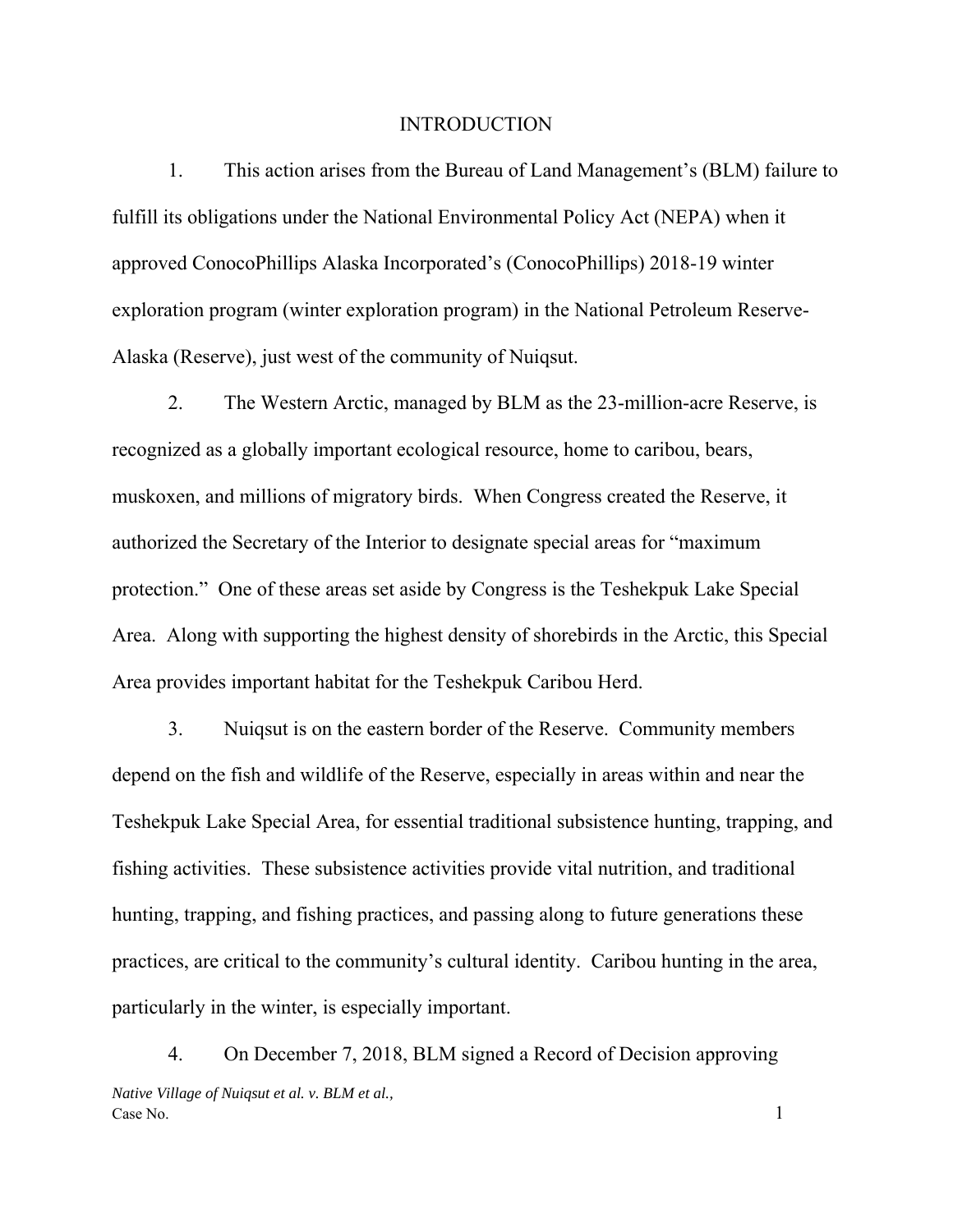ConocoPhillips' winter exploration program in the northeastern portion of the Reserve. Pursuant to this approval, ConocoPhillips plans to construct an expansive network of oil exploration wells, ice roads, and ice pads. The plan represents significant westward expansion of oil and gas activity into previously undeveloped areas of the Reserve, including large portions of the ecologically and culturally important Fish Creek watershed within the Teshekpuk Lake Special Area.

5. In addition to this winter exploration program, BLM has approved ConocoPhillips' geotechnical exploration program, which will include drilling up to 125 onshore boreholes to identify potential gravel sources for future oil development projects and up to 40 offshore boreholes to delineate routes for transporting supplies from ships to onshore oil development projects. These activities, including substantial vehicle traffic over large areas, will occur this winter and mostly in the same geographic area as ConocoPhillips' oil exploration program. ConocoPhillips also plans to construct a gravel road and pad for the Greater Mooses Tooth 2 Development Project (GMT2) this winter, again in the same geographic area as the winter exploration program.

*Native Village of Nuiqsut et al. v. BLM et al.,*  Case No. 2 6. NEPA requires BLM to consider the potential direct, indirect, and cumulative effects of the winter exploration program and to evaluate all reasonable alternatives. If the agency's preliminary analysis raises substantial questions regarding whether the action, standing alone or in conjunction with other ongoing and foreseeable projects, *may* have a significant effect on the environment, the agency is required to prepare an Environmental Impact Statement (EIS). If the agency decides not to prepare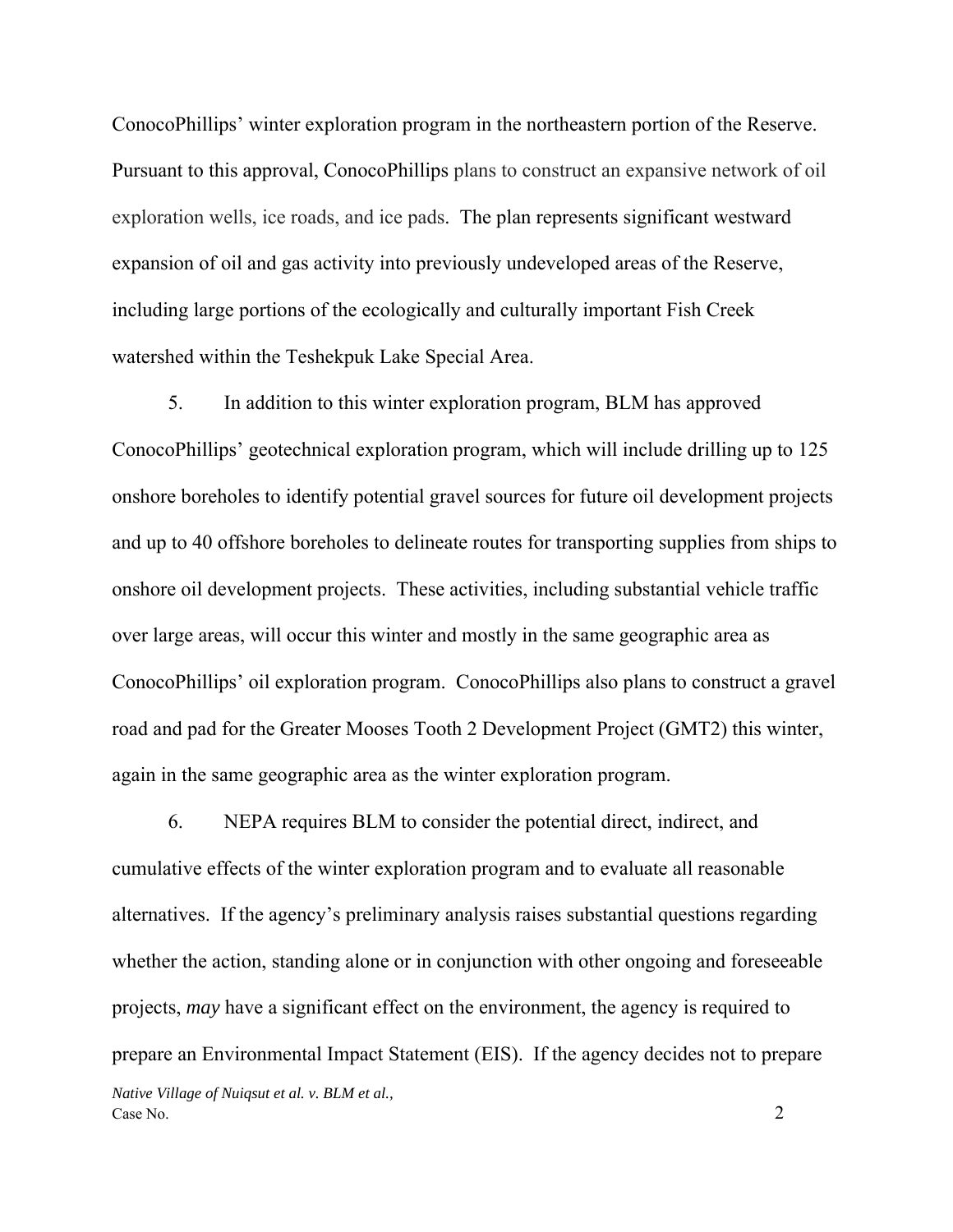an EIS, it must supply a convincing statement of reasons to explain why a project's impacts are insignificant.

7. ConocoPhillips' winter exploration program, independently and together with other past, present, and reasonably foreseeable future actions, including construction of the GMT2 gravel road and pad and ConocoPhillips' geotechnical exploration program, has potentially significant environmental effects. In particular, these ConocoPhillips activities are likely to displace and adversely affect caribou in the area and interfere with essential subsistence use of the region. BLM's issuance of a Finding of No Significant Impact (FONSI) despite, and without evaluating adequately, these apparent potentially significant effects, its failure to consider the winter exploration program and geotechnical exploration program together in a single EIS, and its failure to consider any reasonable alternatives to ConocoPhillips' proposed action were arbitrary, capricious, and not in accordance with law, in violation of NEPA, 42 U.S.C. § 4332(2)(C), and the Administrative Procedure Act (APA), 5 U.S.C. § 706(2).

#### JURISDICTION & VENUE

8. The Court has jurisdiction over this action pursuant to 28 U.S.C. § 1331 and may issue a declaratory judgment and further relief pursuant to 28 U.S.C. §§ 2201- 2202. Judicial review is available under the APA, 5 U.S.C. §§ 701-706. Venue is appropriate under 28 U.S.C. § 1391(e).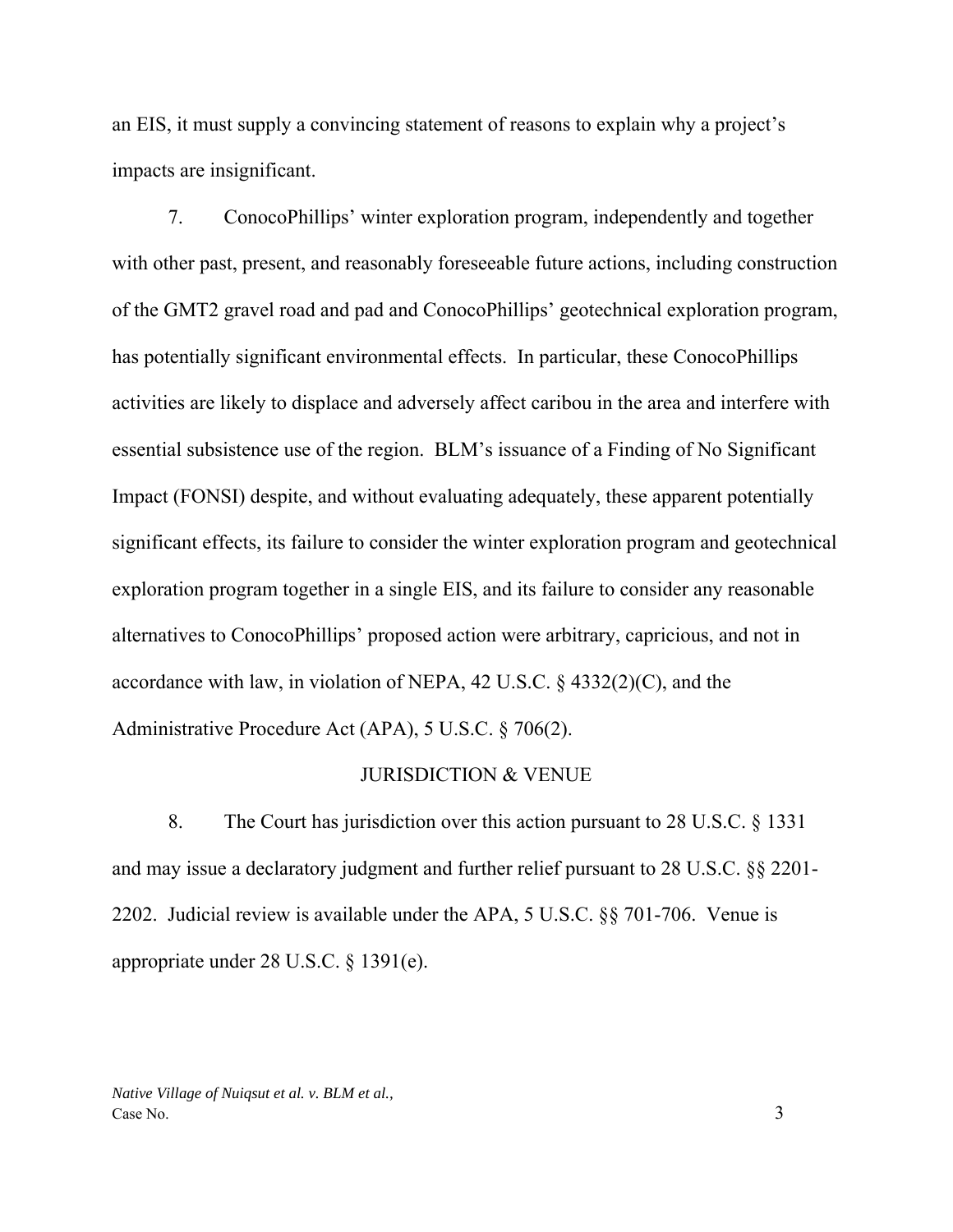#### **PLAINTIFFS**

9. The Native Village of Nuiqsut, situated in Nuiqsut, Alaska, is the Federally Recognized Tribal Government that preserves and exercises the Tribe's inherent sovereign rights and powers, to conserve and develop tribal land and resources pursuant to tribal law and custom and federal law, and to establish justice, make for themselves, pursuant to the Indian Reorganization Act of June 18, 1934, as amended on May 1, 1936. The Native Village of Nuiqsut is responsible for over 400 tribal members. The Native Village of Nuiqsut depends on the Colville River Delta and Beaufort Sea for many food resources such as fish, seals, bowhead whales, ducks, geese, caribou, fur-bearing animals, and berries. The Native Village of Nuiqsut's members heavily depend on the subsistence food provided by land, rivers, and sea. The area that lies within the Reserve is the last of the members' resources for subsistence foods, as its river is tied to the oceans, and it is the area where the caribou migrate and calve. The community is surrounded by oil wells from the east now to the west, and the oil activities are threatening the Native Village of Nuiqsut's members' way of life.

*Native Village of Nuiqsut et al. v. BLM et al.,*  Case No. 4 10. Plaintiff Alaska Wilderness League (AWL) is a nonprofit organization founded in 1993 with approximately 100,000 members, including many members in Alaska. AWL's mission is to galvanize support to secure vital policies that protect and defend America's last great wild public lands and waters. AWL advocates for the protection of Alaska's wild lands and waters and works to prevent environmental degradation on Alaska's public lands and waters, including the Reserve. AWL actively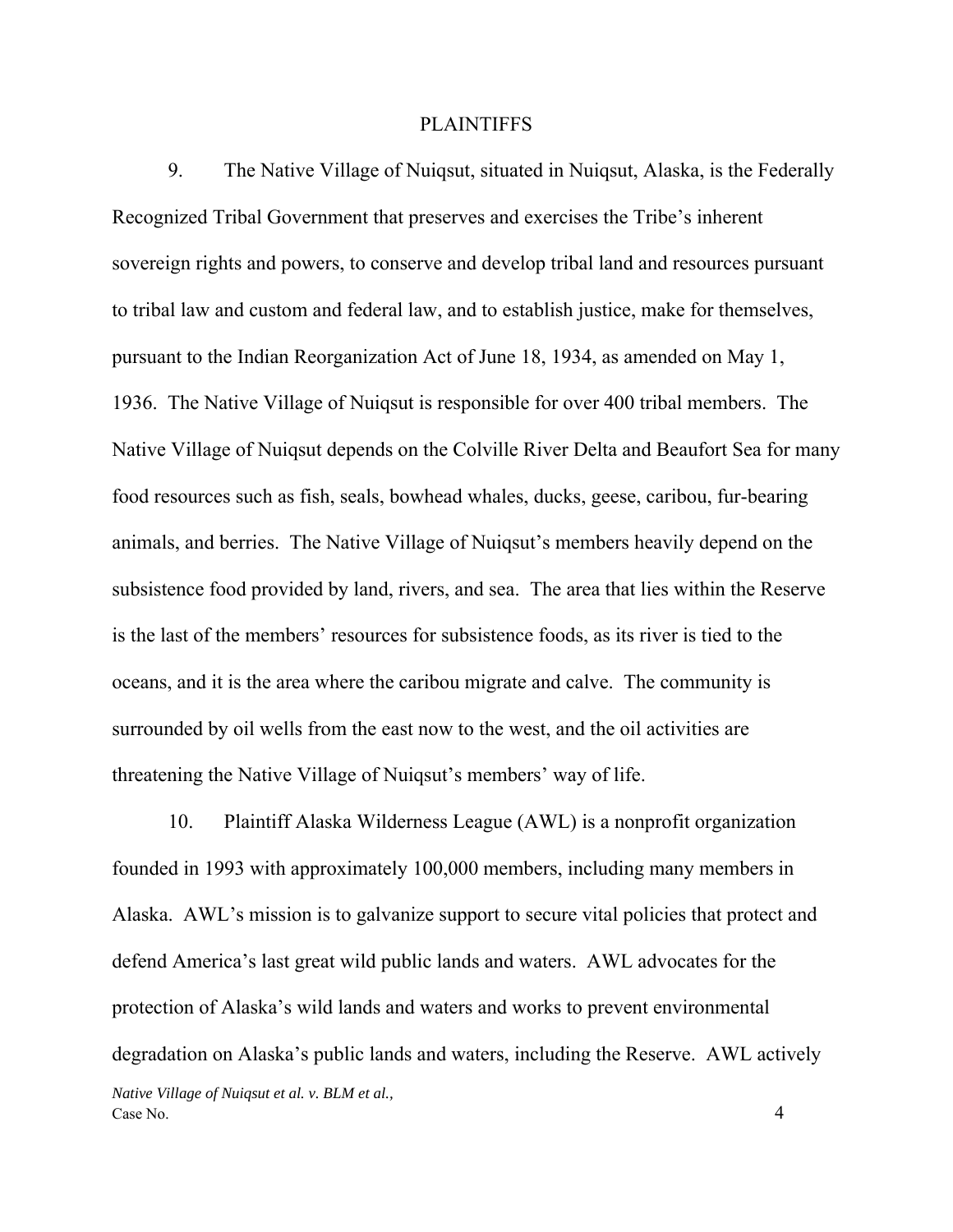works on issues related to oil and gas development and the protection of Special Areas and values in the Reserve. AWL also works closely with communities in the Arctic affected by development. AWL is committed to honoring the human rights and traditional values of the people of the Arctic.

11. Plaintiff Center for Biological Diversity (the Center) is a national non-profit organization. The Center's mission is to ensure the preservation, protection, and restoration of biodiversity, native species, ecosystems, public lands, and public health. The Center has more than 1.4 million members and online activists. The Center is actively involved in species and habitat protection issues throughout the United States. As part of these efforts, the Center works to protect Arctic wildlife that lives in and near the Reserve from the numerous harms inherent in oil and gas exploration and development.

*Native Village of Nuiqsut et al. v. BLM et al.,*  Case No. 5 12. Plaintiff Friends of the Earth is a tax-exempt, 501(c)(3) organization and a not-for-profit corporation existing under the laws of the District of Columbia. Friends of the Earth is a membership organization consisting of nearly 140,000 members and more than 1.7 million activists nationwide, including more than 400 members who live in Alaska. Friends of the Earth is also a member of Friends of the Earth-International, which is a network of grassroots groups in 74 countries worldwide. Friends of the Earth's mission is to protect our natural environment, including air, water, and land, to create a more healthy and just world. Friends of the Earth utilizes public education, advocacy, legislative processes, and litigation to achieve its organizational goals. Friends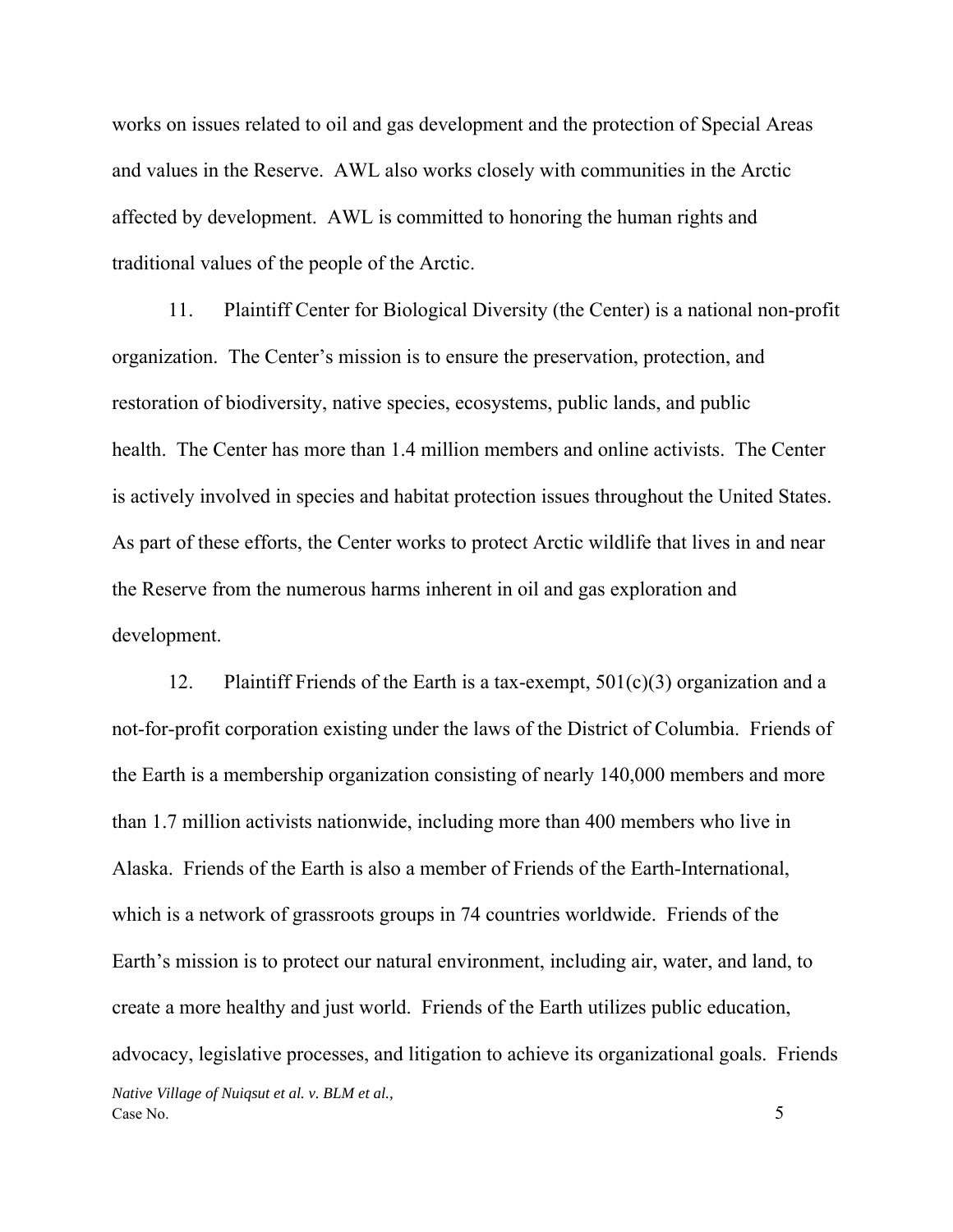of the Earth is concerned about the potential adverse impacts that fossil fuel exploration and development activities in Alaska's Arctic, including the Reserve, have on the climate and people, fish, birds, and other species that depend on this region. Therefore, on behalf of its members and activists, Friends of the Earth actively engages in advocacy to influence U.S. energy and environmental policies affecting Alaska's Arctic.

13. Plaintiff Natural Resources Defense Council (NRDC) is a non-profit environmental advocacy organization with more than three million members and online activists. It has a longstanding and active involvement in the protection of the natural values of the Arctic, including the wildlife, wilderness, and other values of the Reserve, from the adverse effects of oil and gas exploration and development. With its nationwide membership and a staff of lawyers, scientists, communications specialists, and other environmental professionals, NRDC gathers, analyzes, and uses information about federal government proposals to shape its advocacy and inform its members on a diverse range of land and wildlife management and resource development issues, including those associated with climate change.

*Native Village of Nuiqsut et al. v. BLM et al.,*   $\cos N$  No. 6 14. Plaintiff Sierra Club is a national nonprofit organization of approximately 790,000 members dedicated to exploring, enjoying, and protecting the wild places of the earth; to practicing and promoting the responsible use of the earth's ecosystems and resources; to educating and enlisting humanity to protect and restore the quality of the natural and human environment; and to using all lawful means to carry out these objectives. The Alaska Chapter of the Sierra Club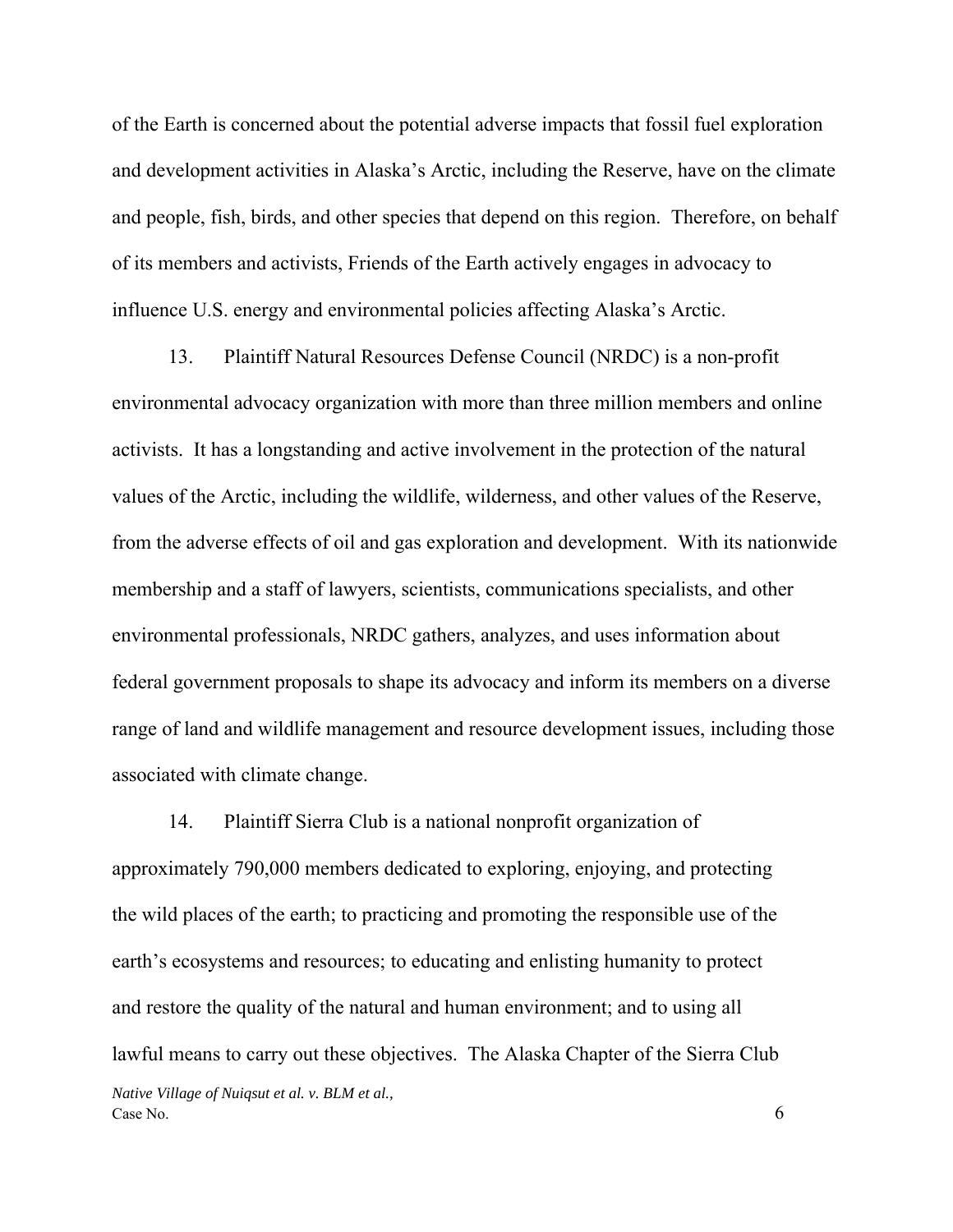has approximately 1,800 members throughout the state. The Sierra Club actively works to protect the Reserve and other wild places in Alaska from the harmful effects of oil and gas development and exploration.

15. Members of plaintiff groups use and enjoy—and intend to continue to use and enjoy—the Reserve for various purposes, including subsistence activities, recreation, wildlife viewing, education, research, photography, and/or aesthetic and spiritual enjoyment. Members of plaintiff groups also use or otherwise enjoy migratory wildlife from the Reserve. BLM's approval of ConocoPhillips' winter exploration program will directly and irreparably injure these interests.

16. The defendants' unlawful actions adversely affect plaintiffs' organizational interests in their members' use and enjoyment of the public lands in and resources of the Reserve. BLM's approval of ConocoPhillips' winter exploration program will directly and irreparably injure these interests.

*Native Village of Nuiqsut et al. v. BLM et al.,*  17. Each of the plaintiff groups monitors the use of public lands in the Reserve and compliance with the laws respecting these lands, educates its members and the public concerning the management of these lands, and advocates policies and practices that protect the natural and cultural values and sustainable resources of these lands. It is impossible to achieve these organizational purposes fully without adequate information and public participation in the processes required by law for the management of these public lands. The interests and organizational purposes of the plaintiffs will be directly and irreparably injured by defendants' violations of law as described in this complaint.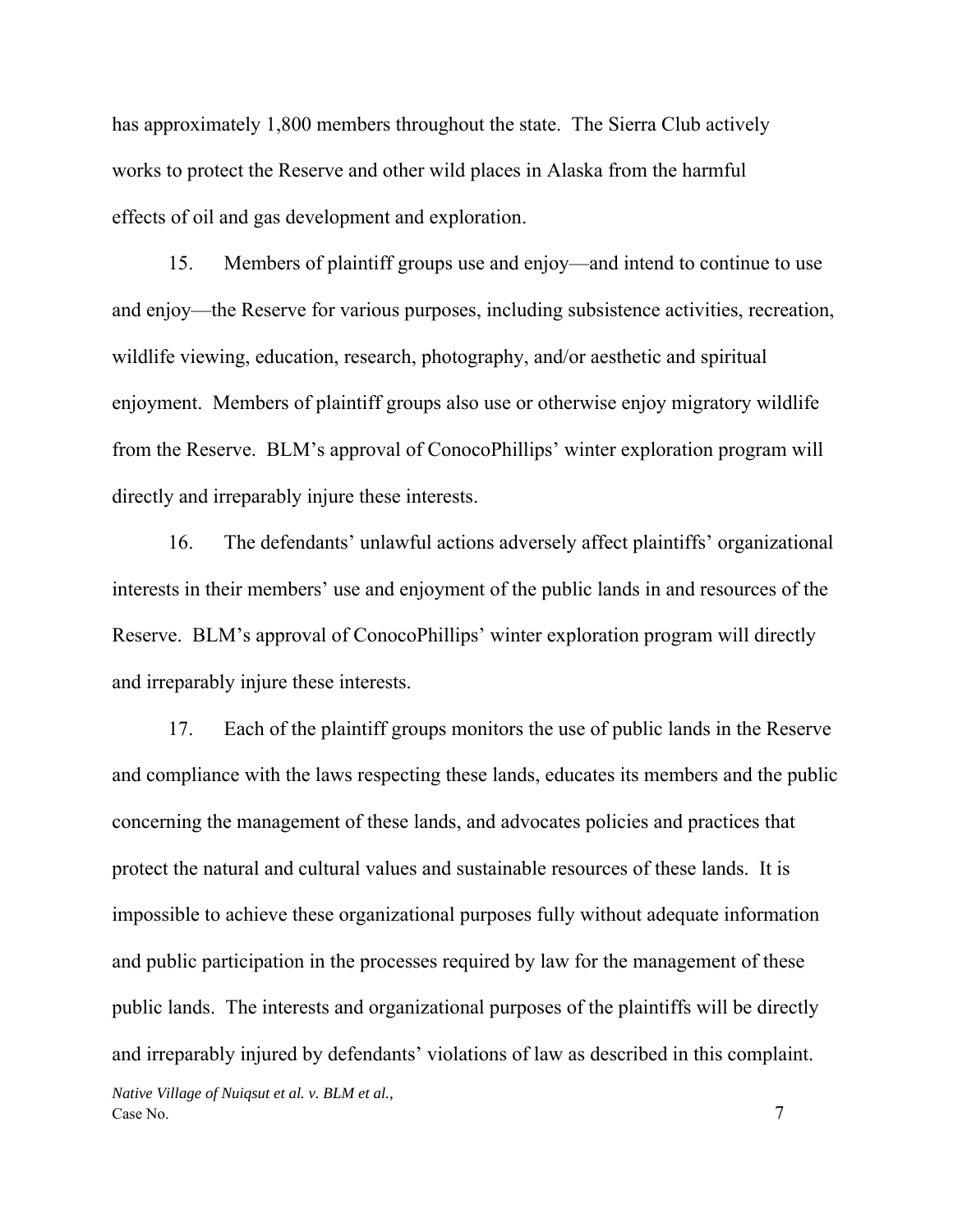#### DEFENDANTS

18. Defendant BLM is an agency of the United States Department of the Interior entrusted with the conservation and management of resources within the Reserve.

19. Defendant David Bernhardt is the Acting Secretary of the U.S. Department of the Interior. He is sued in his official capacity.

20. Defendant Ted Murphy is the Acting Alaska State Director of BLM. He is sued in his official capacity.

21. Defendant Nichelle Jones is the Acting District Manager of the Arctic District Office of BLM, the office that oversees the management of the Reserve. She is sued in her official capacity.

### STATUTORY FRAMEWORK: THE NATIONAL ENVIRONMENTAL POLICY ACT

22. NEPA is the United States' basic national charter for protection of the environment. It requires federal agencies to take a hard look at environmental consequences and consider less-damaging approaches before approving actions involving public resources. 42 U.S.C. §§ 4331-47. The Council on Environmental Quality has promulgated regulations implementing NEPA that are binding on federal agencies.

*Native Village of Nuiqsut et al. v. BLM et al.,*   $\cos N$  No.  $\frac{8}{3}$ 23. NEPA requires that all federal agencies prepare a "detailed statement" regarding all "major Federal actions significantly affecting the quality of the human environment." 42 U.S.C. § 4332(2)(C). This statement, known as an EIS, must, among other things: rigorously explore and objectively evaluate all reasonable alternatives; analyze all direct, indirect, and cumulative environmental impacts; and include a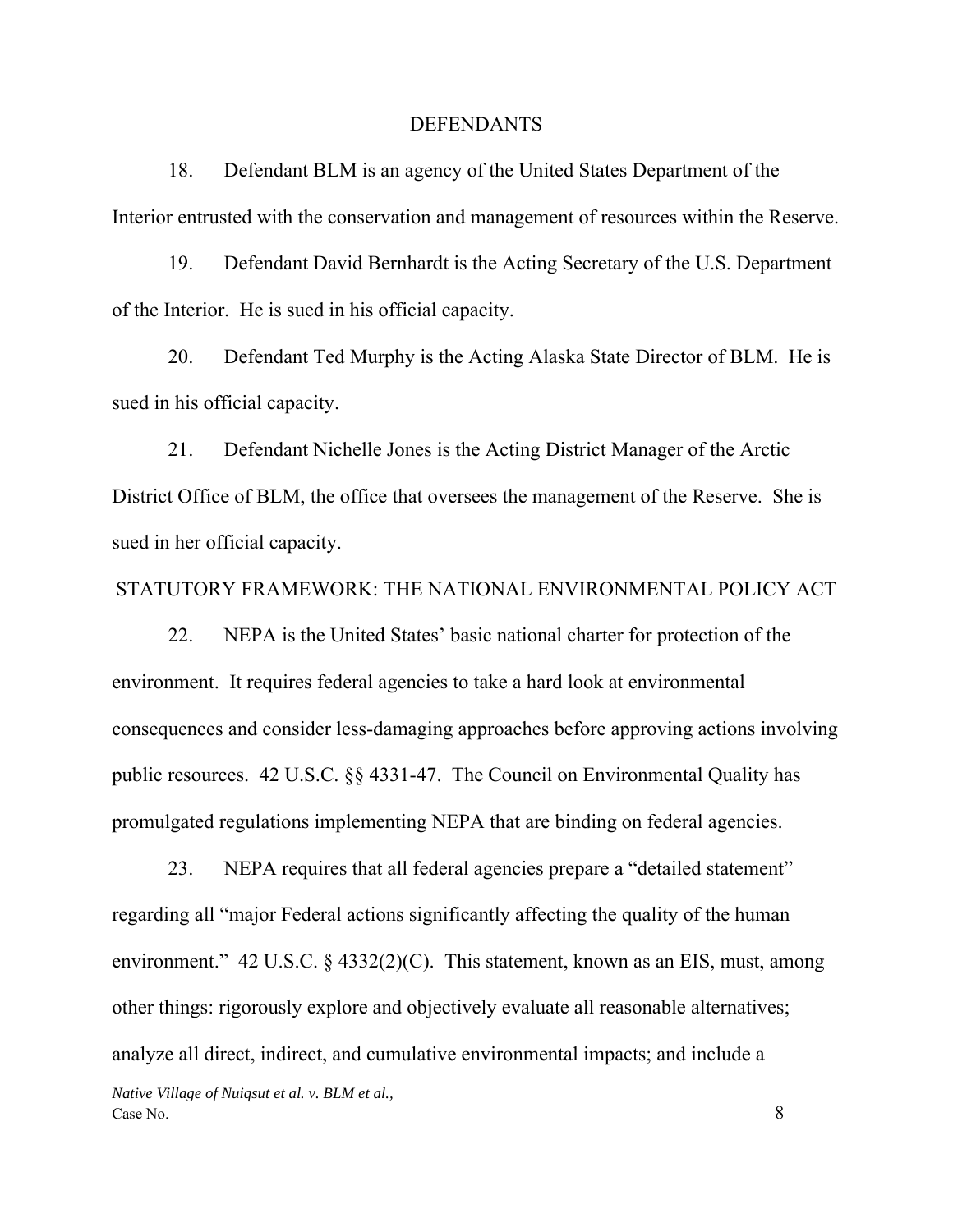discussion of the means to mitigate adverse environmental impacts. 40 C.F.R. §§ 1502.14, 1502.16.

24. Direct effects include those that "are caused by the action and occur at the same time and place." 40 C.F.R. § 1508.8(a). Indirect effects include effects that "are caused by the action and are later in time or farther removed in distance, but are still reasonably foreseeable." *Id.* § 1508.8(b). Cumulative effects are "the impact on the environment which results from the incremental impact of the action when added to other past, present, and reasonably foreseeable future actions regardless of what agency (Federal or non-Federal) or person undertakes such other actions." *Id.* § 1508.7

25. An agency must "study, develop, and describe appropriate alternatives to recommended courses of action in any proposal which involves unresolved conflicts concerning alternative uses of available resources." 42 U.S.C. § 4332(2)(E). This requirement extends to "all such proposals" and not just proposals covered by an EIS. 40 C.F.R. § 1507.2(d).

26. An agency must consider "cumulative actions" together in the same EIS. 40 C.F.R. § 1508.25. "Cumulative actions" are those that "when viewed with other proposed actions have cumulatively significant impacts." *Id.*

27. An agency considering a major federal action may prepare an environmental assessment (EA) to preliminarily determine whether an EIS is necessary. 40 C.F.R. § 1501.4.

*Native Village of Nuiqsut et al. v. BLM et al.,*  Case No. 99 28. Like an EIS, an EA must analyze an action's potential direct, indirect, and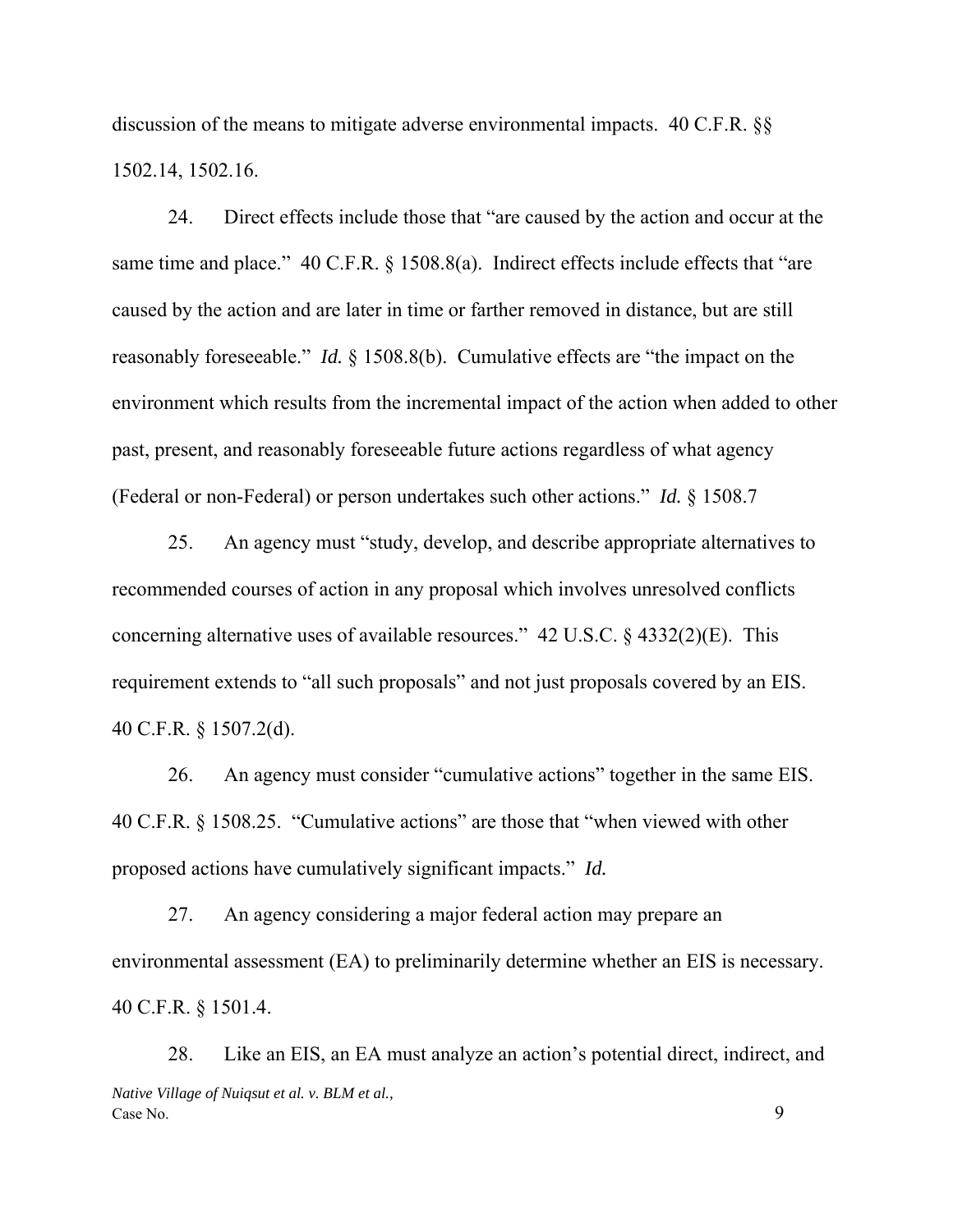cumulative effects and must include a discussion of all reasonable alternatives. 40 C.F.R. § 1508.9.

29. If substantial questions exist regarding whether the action may have a significant effect on the environment, including a cumulatively significant effect when considered together with other past, present, and reasonably foreseeable actions, the agency must prepare an EIS.

30. If an agency decides not to prepare an EIS, it must supply a convincing statement of reasons to explain why a project's impacts are insignificant.

#### STATEMENT OF FACTS

## I. THE RESERVE AND TESHEKPUK LAKE SPECIAL AREA

31. President Warren G. Harding set aside the 23.7-million-acre Reserve in 1923. In 1976, the Naval Petroleum Reserves Production Act (Reserves Act) transferred jurisdiction over the Reserve from the Navy to the Secretary of the Interior, expressly recognizing the importance of protecting and managing the unique natural, fish and wildlife, scenic, and historical values of the Reserve.

32. The Reserves Act requires that any oil exploration activities conducted within Special Areas designated by the Secretary of the Interior as containing "any significant subsistence, recreational, fish and wildlife, or historical or scenic value" be conducted in a manner that assures "maximum protection" of these surface values. Pub. L. 94-258, Title I § 104(b), 90 Stat. at 304 (codified at 42 U.S.C. § 6504(a)).

*Native Village of Nuiqsut et al. v. BLM et al.,*   $\cos N$  No.  $10$ 33. In 1977, the Secretary of the Interior adopted regulations for management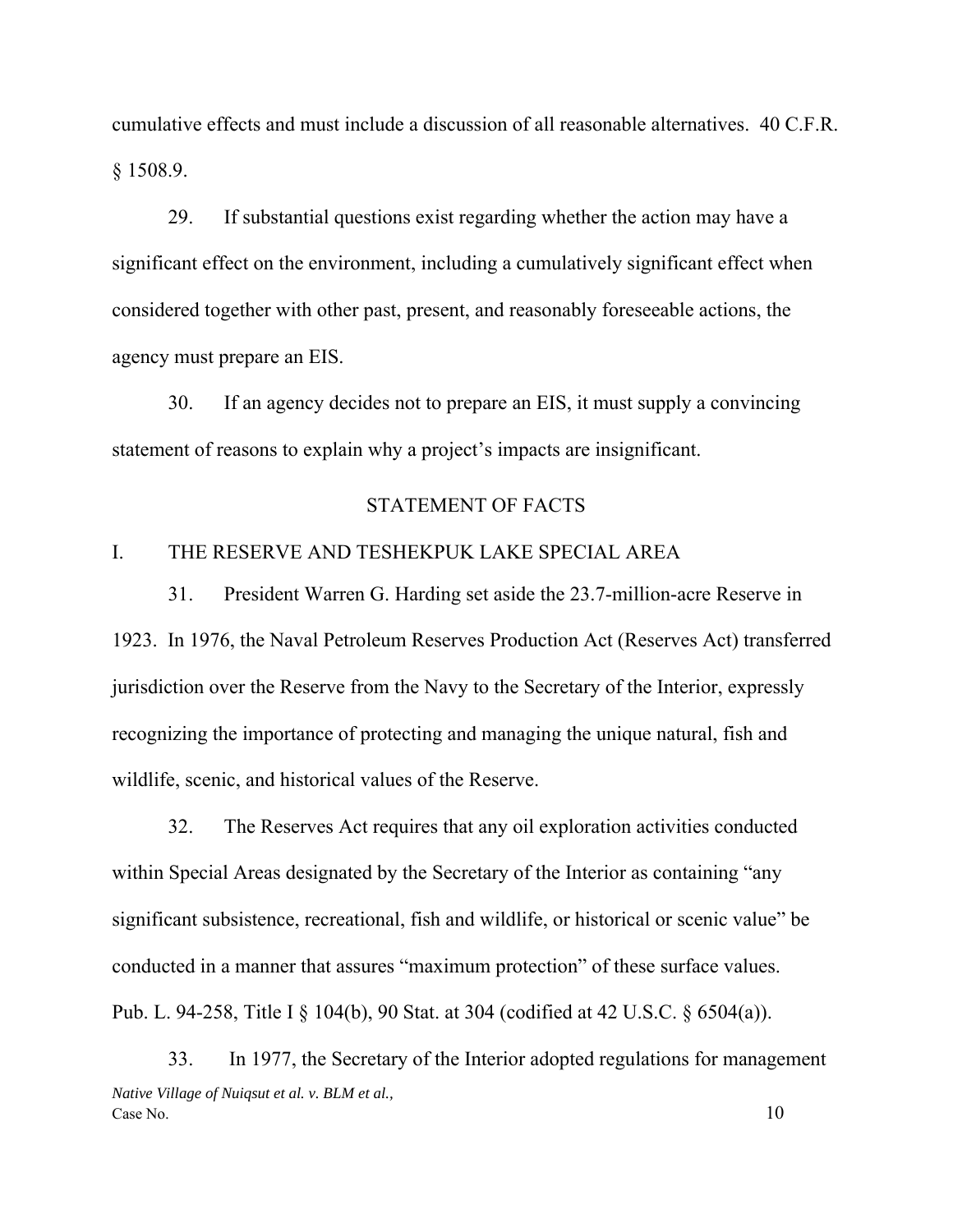and protection of the Reserve. 42 Fed. Reg. 28,720, 28,720 (June 3, 1977). The regulations require BLM to "take such action . . . necessary to mitigate or avoid unnecessary surface damage and to minimize ecological disturbance throughout the reserve to the extent consistent with the requirements of the Act for the exploration of the reserve." 43 C.F.R. § 2361.1(a).

34. The regulations also indicate that surface values of the Reserve may be protected by limiting, restricting, or prohibiting the use of and access to lands within the Reserve, including within Special Areas. 43 C.F.R. § 2361.1(e)(1). In 1977, the Secretary of the Interior designated regions around Teshekpuk Lake and the Colville River, among others, as Special Areas within the Reserve. 42 Fed. Reg. 28,723, 28,723 (June 3, 1977).

35. The Teshekpuk Lake Special Area protects essential caribou habitat; subsistence resources and uses; and world-class waterbird and shorebird nesting, staging, and molting habitat. The Teshekpuk Lake Special Area provides calving, insect relief, and wintering areas for the 40,000 caribou of the Teshekpuk Caribou Herd. The population has declined 40 percent over the past decade, down from nearly 69,000 in 2008.

36. The Fish Creek area, which is where much of the winter exploration program will take place, is an especially important part of the Teshekpuk Lake Special Area because it is one of the only places on the arctic coastal plain where caribou overwinter.

*Native Village of Nuiqsut et al. v. BLM et al.,*   $\cos N$ o. 11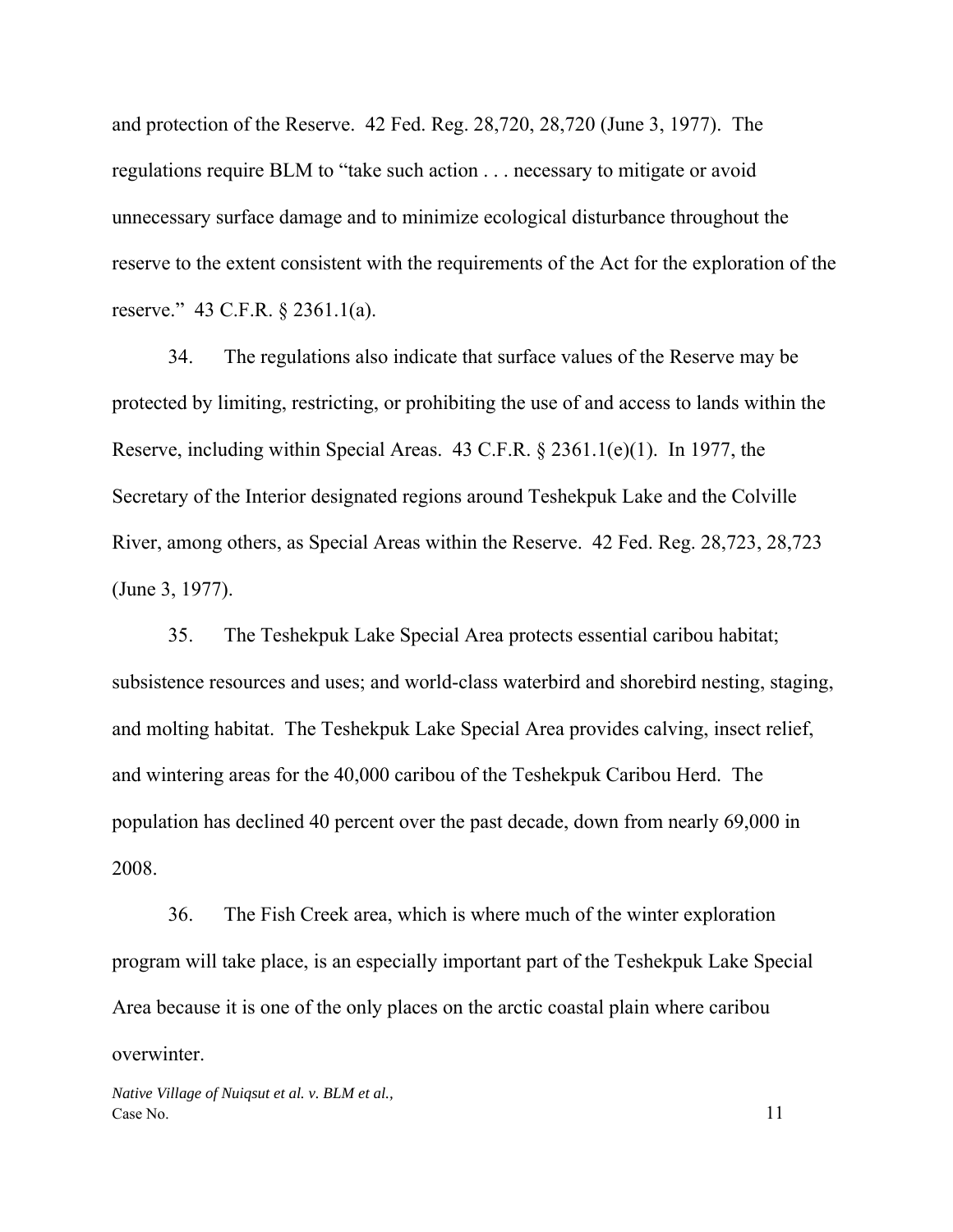II. NUIQSUT

37. Nuiqsut is on the eastern border of the Reserve, about 35 miles south of the Beaufort Sea. Subsistence activities in the Reserve, especially in areas within and near the Teshekpuk Lake Special Area, are vital to the members of the Native Village of Nuiqsut.

38. Subsistence hunting and trapping embody significant cultural, social, and spiritual values, and the continued viability of the subsistence way of life is of the greatest importance to members of the Native Village of Nuiqsut.

39. Subsistence resources are nutritionally critical because they constitute a mainstay of the diet for Nuiqsut residents and are commonly fresher and healthier than available store-bought food. They are also economically critical because, due to high transportation costs and relatively small market sizes, the cost of store-bought food in northern Alaska communities is much higher than in Alaska's major urban population centers. Most households in Nuiqsut receive more than half of their food from subsistence.

40. Caribou hunting is especially important in Nuiqsut, particularly in winter. The Fish Creek area where this winter exploration program will occur is extremely valuable to people in Nuiqsut because it is one of the few areas where caribou remain on the coastal plain throughout the year and has historically been one of the few areas close to Nuiqsut where people could hunt and trap without interference from infrastructure and industrial activity.

*Native Village of Nuiqsut et al. v. BLM et al.,*  Case No. 12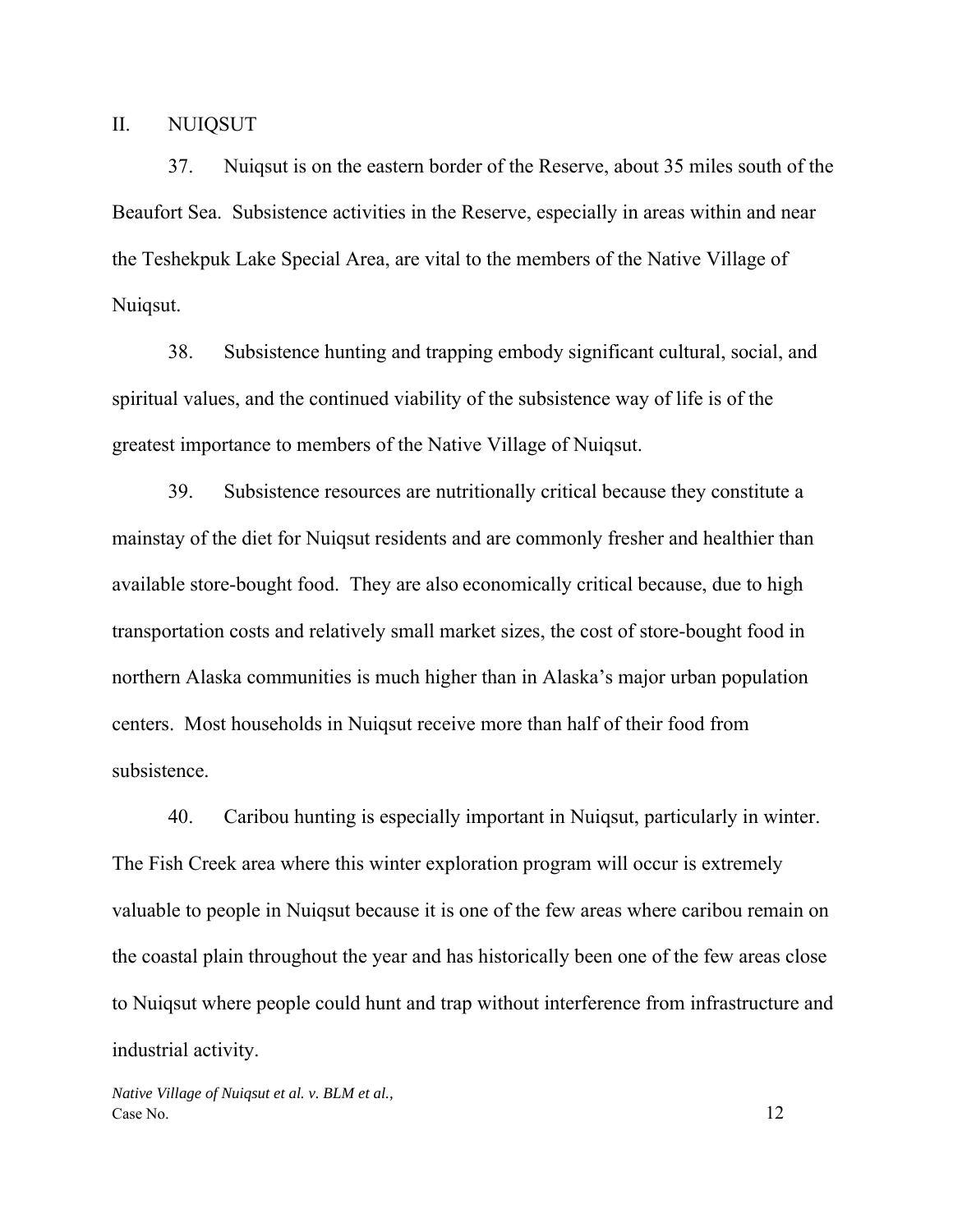### III. THE WINTER EXPLORATION PROGRAM

41. As a first step toward the ultimate exploitation of potential oil resources, ConocoPhillips has engaged in exploration activities on its leases within the Reserve. This exploration is generally undertaken in the winter, when companies create, using water withdrawn from nearby lakes, a network of ice roads and drill pads to transport drilling machinery, supplies, and personnel to drilling locations, where drilling occurs from similarly constructed ice pads.

42. ConocoPhillips has undertaken winter exploration programs in the Reserve during most of the previous ten years, usually authorized by BLM one year at a time in EAs, as with the current program. These previous exploration programs include the 2017-18 winter exploration program, which, with five wells and construction of up to 71 miles of ice roads and nine ice pads, was similar in scale to the 2018-19 winter exploration program. ConocoPhillips' extensive lease holdings and stated plans to continue to expand its operations in the Reserve demonstrate that it is likely to continue to engage in substantial winter exploration activities in future years.

43. On October 11, 2018, BLM released ConocoPhillips' proposed exploration program for the winter of 2018-19.

44. BLM issued a draft EA on November 9, 2018, on which the plaintiffs submitted detailed comments on November 21, 2018.

45. On December 7, 2018, BLM signed a Record of Decision approving ConocoPhillips' Application Permit to Drill (AA081747/ AA081787/ AA081807/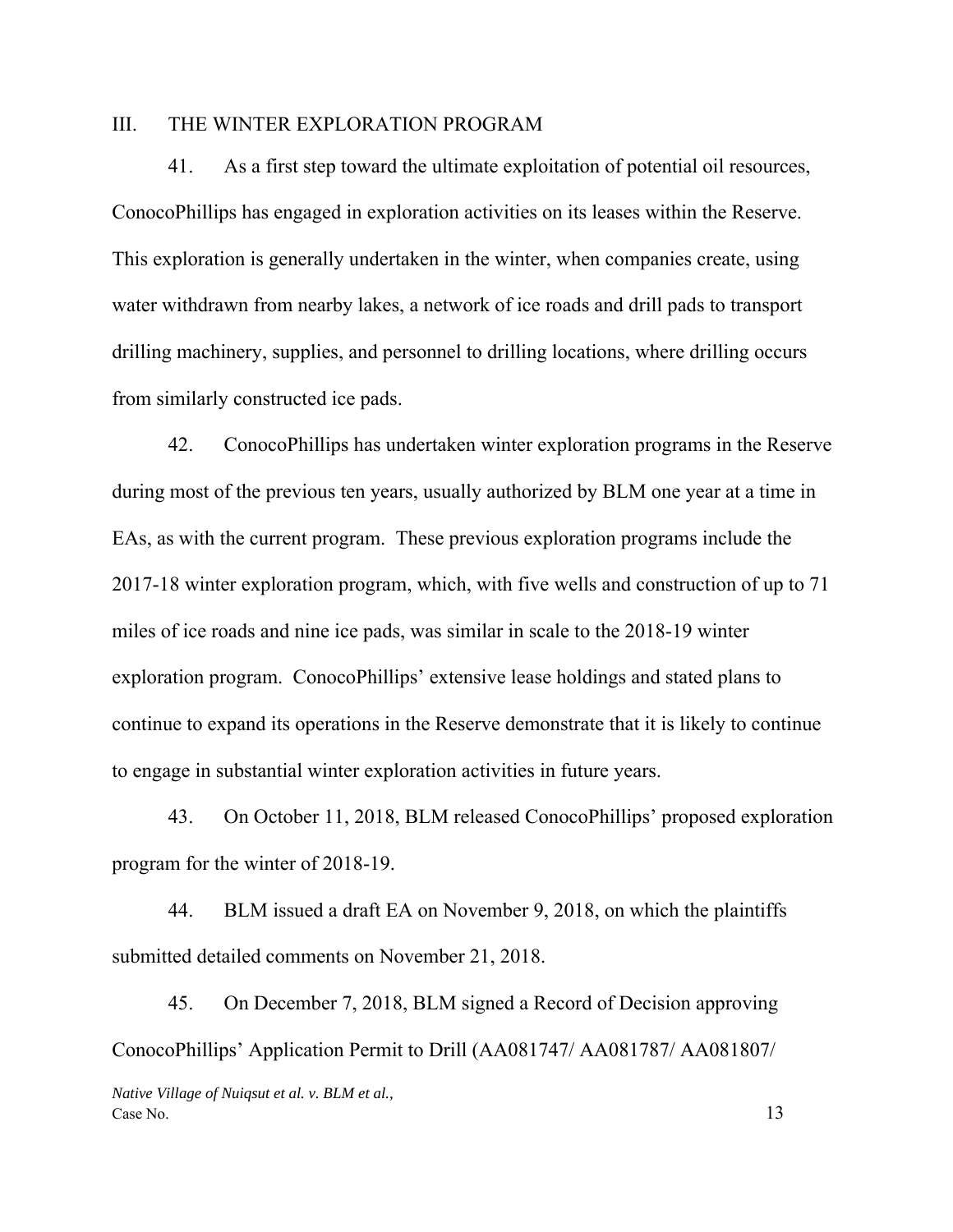AA081808/ AA081810/ AA081834/ AA090707/ AA090710/ AA091675/ AA092673/ AA094405/ AA094413) and a Right-of-Way Grant (FF097462).

46. BLM issued a final EA for the program, and based on that document, issued a FONSI. BLM considered only two alternatives: ConocoPhillips' proposal and a no-action alternative, which describes the impacts of not proceeding with the exploration program.

47. Pursuant to this approval, ConocoPhillips is authorized to drill new exploratory wells and engage in intensive construction activity, including 67 miles of ice roads and 23 ice pads. The winter exploration program represents significant westward expansion into previously undeveloped areas of the Reserve, including significant portions of the ecologically and culturally important Fish Creek watershed.

48. ConocoPhillips' winter exploration program, both independently and together with other past, present, and reasonably foreseeable future actions, including construction of the GMT2 gravel road and pad and ConocoPhillips' geotechnical exploration program, has potentially significant effects, particularly to the Teshekpuk Caribou Herd and subsistence activities. Absent a convincing explanation why these potential effects are not significant, BLM must prepare an EIS.

### IV. EFFECTS OF THE WINTER EXPLORATION PROGRAM ON CARIBOU

49. The winter exploration program will occur within the winter range of the Teshekpuk Caribou Herd.

*Native Village of Nuiqsut et al. v. BLM et al.,*  Case No. 14 50. ConocoPhillips' ice roads and drilling rigs will extend further west and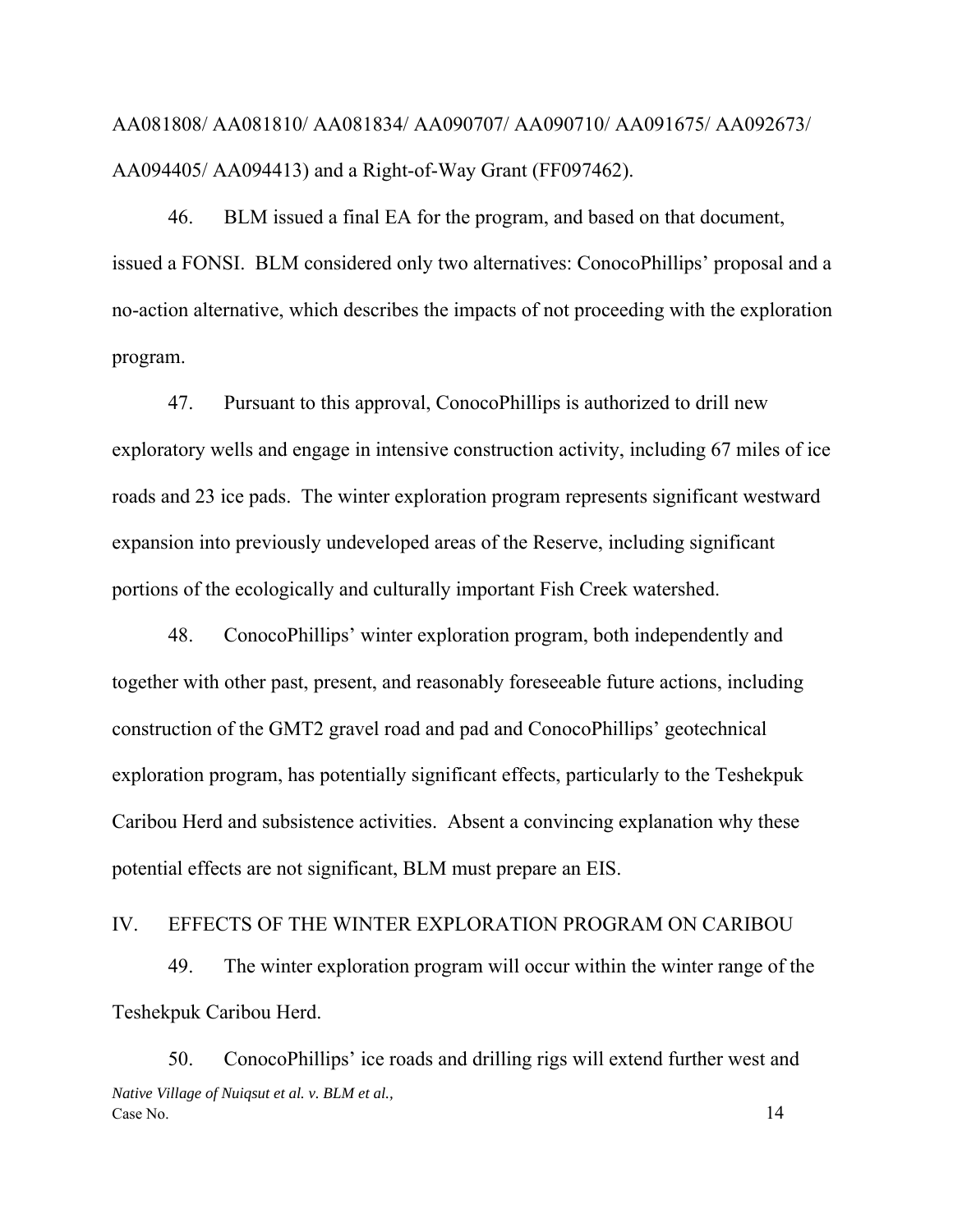northwest than previous winter activities into one of the primary overwintering areas for the Teshekpuk Caribou Herd and one of the rare areas on the arctic coastal plain that can support caribou throughout the year.

51. Winter exploration activities have potentially significant impacts on caribou: surface vehicular traffic, aircraft traffic, and drilling activities will disturb caribou at a vulnerable time, potentially forcing them to flee the area for the remainder of the winter. Given the scarcity of overwintering habitat on the coastal plain, these caribou cannot easily relocate to similar habitat.

52. Increased movement due to disturbance forces caribou to expend energy resources that are already depleted in the winter, which can result in a loss of body mass. Caribou displaced from habitats with more nutritious forage and caribou that expend energy responding to disturbances may not be able to compensate for these losses of energy reserves in the winter, which would potentially reduce the individual's survival and reproduction. This is a particular concern because winter body mass of female caribou strongly correlates with the likelihood of their calving success and survival.

53. BLM has provided no convincing reasons why the impacts will not be significant. Instead, the EA concludes, without any discussion of the particular vulnerability of these overwintering caribou, that "[o]nly minor impacts would be expected" and that the proposed action "would not reduce population levels or distribution during the winter season."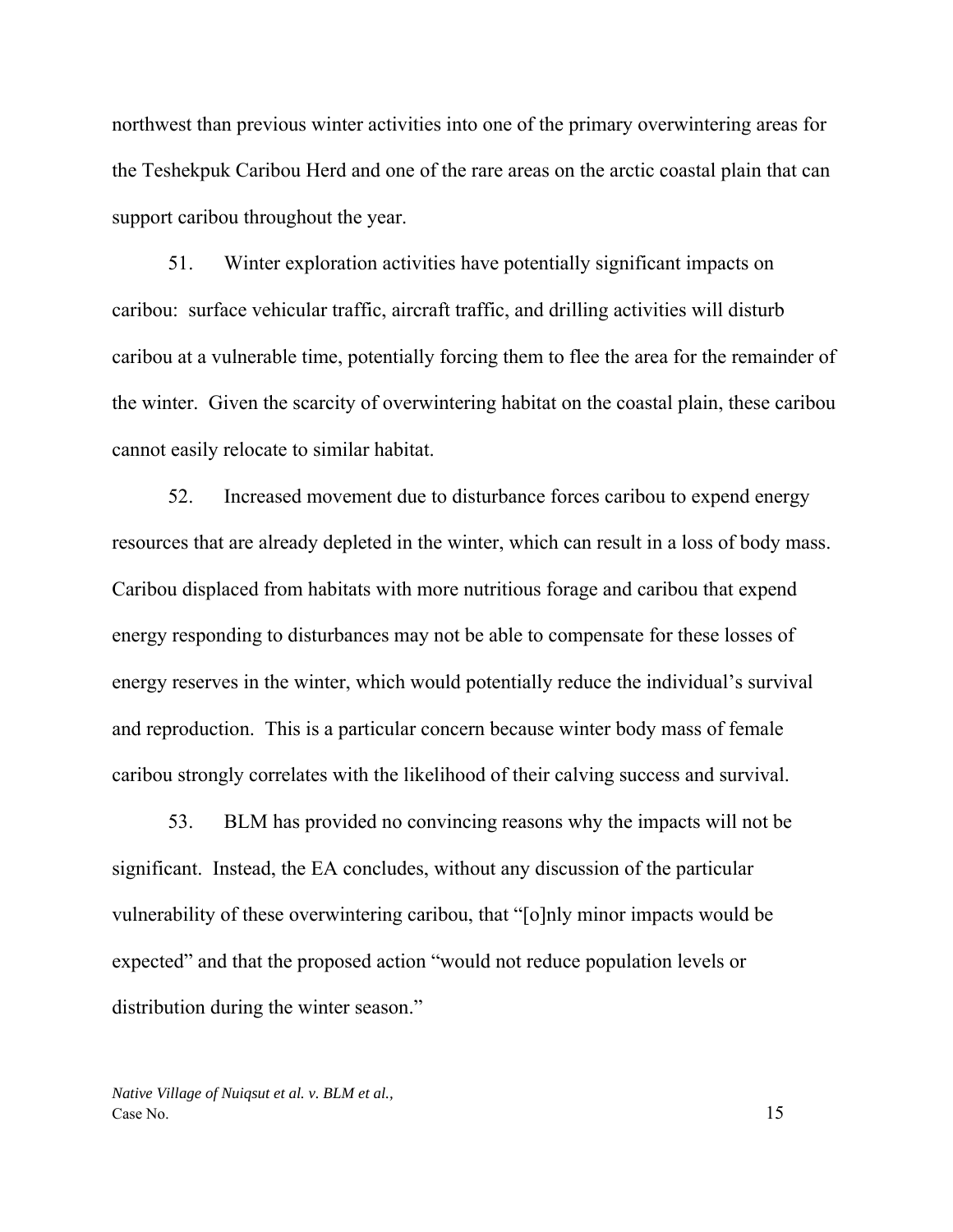# V. EFFECTS OF THE WINTER EXPLORATION PROGRAM ON SUBSISTENCE ACTIVITIES OF MEMBERS OF THE NATIVE VILLAGE OF NUIQSUT

54. ConocoPhillips' activities fall directly within the "heavy use" segment of Nuiqsut's contemporary subsistence use areas, including the caribou subsistence use area.

55. The project area is a particularly valuable source of food because it is one of the rare areas where caribou range throughout the year, including in winter, and it has been one of the few areas near town without infrastructure and industrial activity.

56. Members of the Native Village of Nuiqsut use the area year-round for subsistence activities; however, the peak of activity, including for caribou and furbearers, such as wolves, foxes, and wolverines, occurs in the winter months.

57. Winter exploration activities, including construction and traffic, can displace game species from areas in which they would otherwise be present.

58. Winter exploration will also cause hunters to avoid the area. This displacement leads to hunters having to travel further to harvest resources. Being required to travel further to conduct these activities increases the risk, time, and costs involved for subsistence users.

59. These disruptions have long-term consequences: When subsistence users' opportunities to engage in traditional activities are limited, transmittal of knowledge about those activities is reduced. Individuals and families' loss of intimate familiarity with an area may constitute a permanent reduction in Nuiqsut's subsistence use area, and residents have reported that oil development activities have led to a decline of hunting in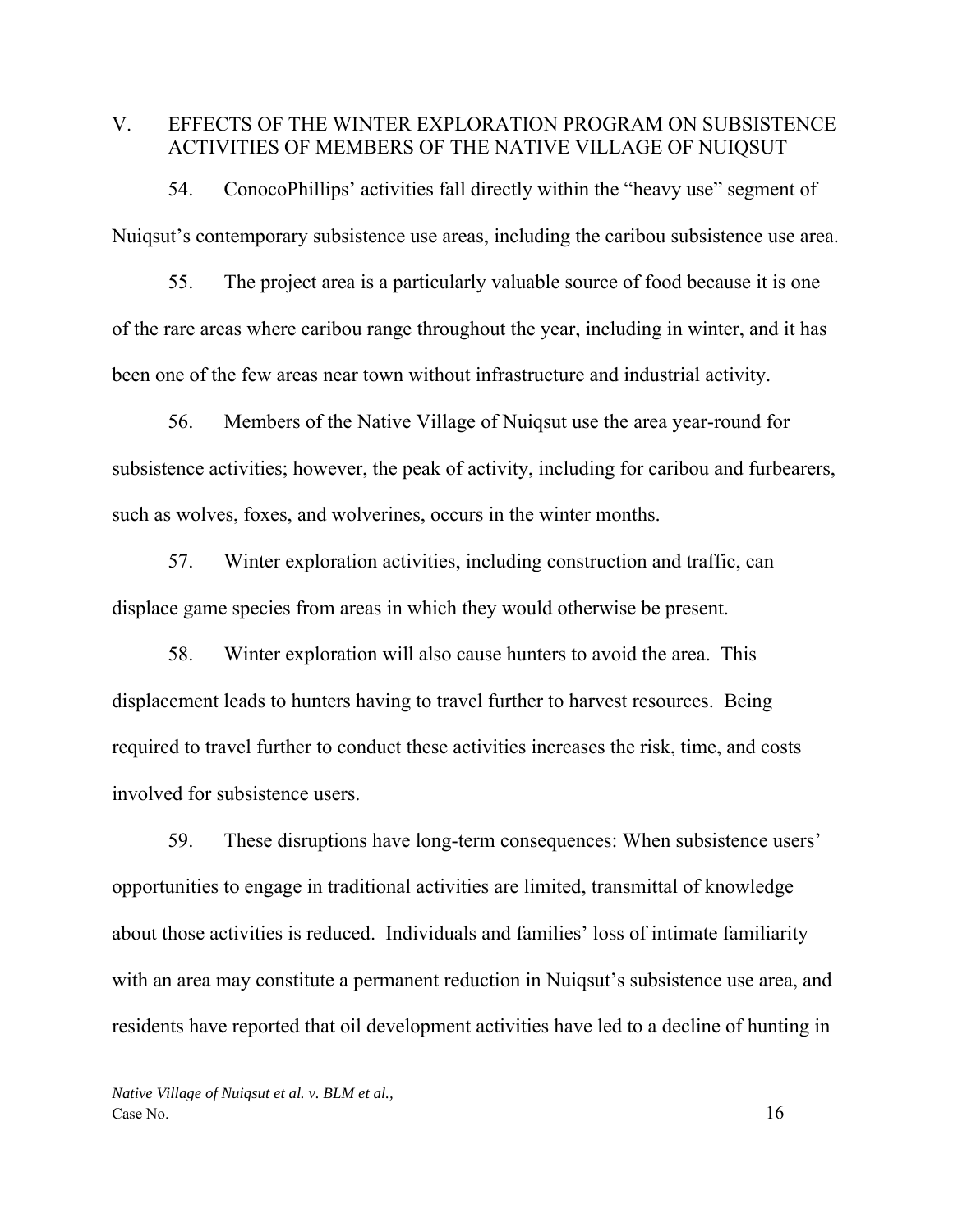areas east of the community.

60. Despite these potentially significant effects to subsistence activities, the EA concludes that no new significant impacts to subsistence are anticipated.

61. As with impacts to caribou, BLM fails to provide a convincing explanation why the impacts of this winter exploration program will not be significant.

# VI. CUMULATIVE EFFECTS OF THE WINTER EXPLORATION PROGRAM AND OTHER PLANNED WINTER CONSTRUCTION AND EXPLORATION **ACTIVITIES**

62. ConocoPhillips' winter exploration activities will occur within the context of extensive concurrent activities in and near the project area, with potentially significant cumulative effects to caribou and subsistence activities.

63. In addition to this winter exploration program, BLM has approved

ConocoPhillips' geotechnical exploration program, which will include drilling up to 125 onshore boreholes to identify potential gravel sources for future oil development projects and up to 40 offshore boreholes to delineate routes for transporting supplies from ships to onshore oil development projects. This activity will occur this winter in the same geographic area as ConocoPhillips' winter exploration program. It will utilize planned exploration ice roads and will also involve extensive tundra tractor routes to move a mobile drilling sleigh and camps.

64. ConocoPhillips also plans to construct a gravel road and pad for the GMT2 development this winter, in the same geographic area as the winter exploration and

geotechnical exploration programs.

*Native Village of Nuiqsut et al. v. BLM et al.,*   $\cos N$ o. 17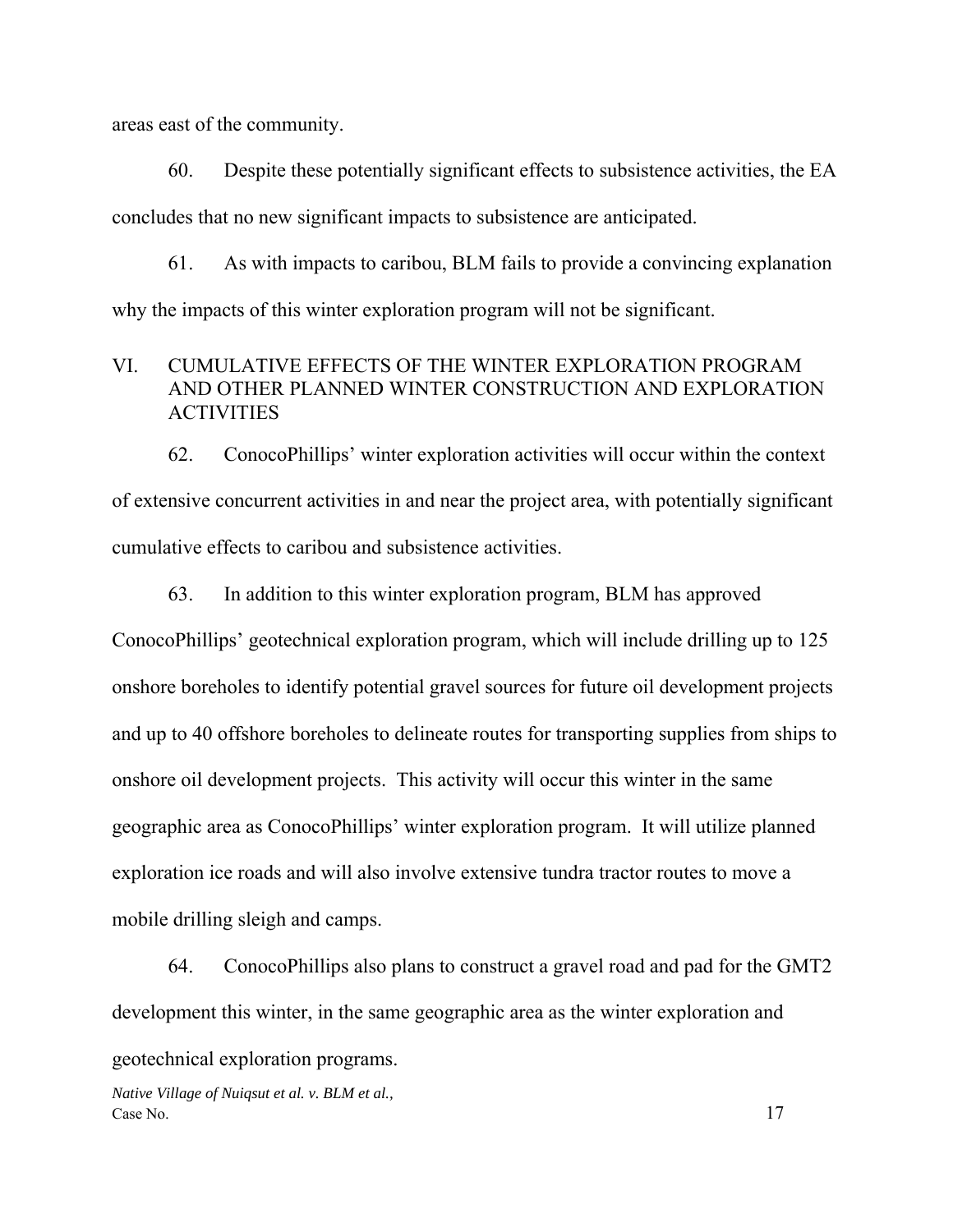65. The cumulative effects of these three actions are not evaluated or described in the EA and have not been considered in any other NEPA analyses.

66. Each of these activities will independently affect caribou and subsistence activities in ways similar to ConocoPhillips' winter exploration program, including disturbance and displacement of caribou and furbearers.

67. GMT2 construction activity will present particularly significant impacts because gravel mined east of Nuiqsut will be hauled with large trucks over an ice road to the GMT2 area.

68. This road construction and the completed road will interfere with and deflect caribou.

69. Dust deposition as a result of road construction could result in changes to vegetation composition, including reducing lichen cover, a key caribou winter food source.

70. Habitat fragmentation from roads can impede caribou migratory patterns and foraging options.

71. The cumulative effects of construction, roads, noise, vehicle traffic, plane travel, off-road tundra travel, and other activity associated with these projects will compound disturbance to caribou and subsistence activities.

72. These activities together will impose new potentially significant impacts on subsistence activities by surrounding Nuiqsut with oil and gas activities and expanding activity in the Fish Creek area.

*Native Village of Nuiqsut et al. v. BLM et al.,*  Case No. 18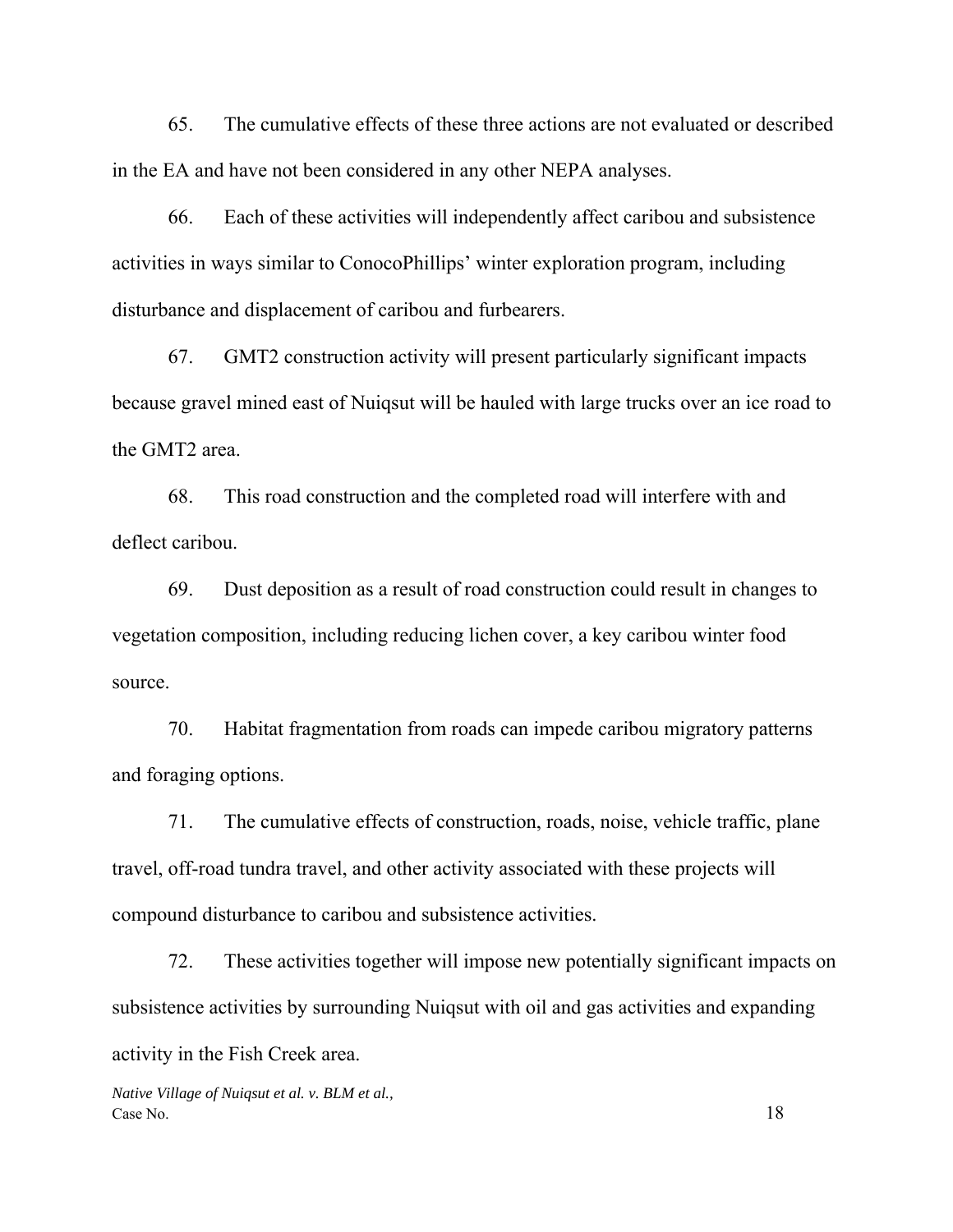73. BLM has acknowledged that this is expected to be the most active winter season that Nuiqsut has experienced to date, with likely subsistence impacts due to oil and gas exploration, active construction, and existing infrastructure virtually surrounding the community.

74. Despite these apparent potentially significant cumulative effects, the EA concludes, without support or analysis, that no new cumulative impacts are anticipated.

### CLAIMS FOR RELIEF

# I. FIRST CLAIM FOR RELIEF (POTENTIALLY SIGNIFICANT IMPACTS TO CARIBOU AND SUBSISTENCE ACTIVITIES)

75. Plaintiffs incorporate by reference each of the allegations in paragraphs 1 though 74.

76. NEPA requires federal agencies to prepare an EIS for "major Federal actions significantly affecting the quality of the human environment." 42 U.S.C. § 4332(2)(C).

77. If there exist substantial questions whether the action may have a significant effect on the environment, the agency must prepare an EIS.

78. If an agency decides not to prepare an EIS for a major federal action, it must supply a convincing statement of reasons to justify its conclusion that a project will not have significant impacts on the environment. 40 C.F.R. § 1508.13.

79. BLM's winter exploration program approval is a final, major federal agency action.

*Native Village of Nuiqsut et al. v. BLM et al.,*  Case No. 19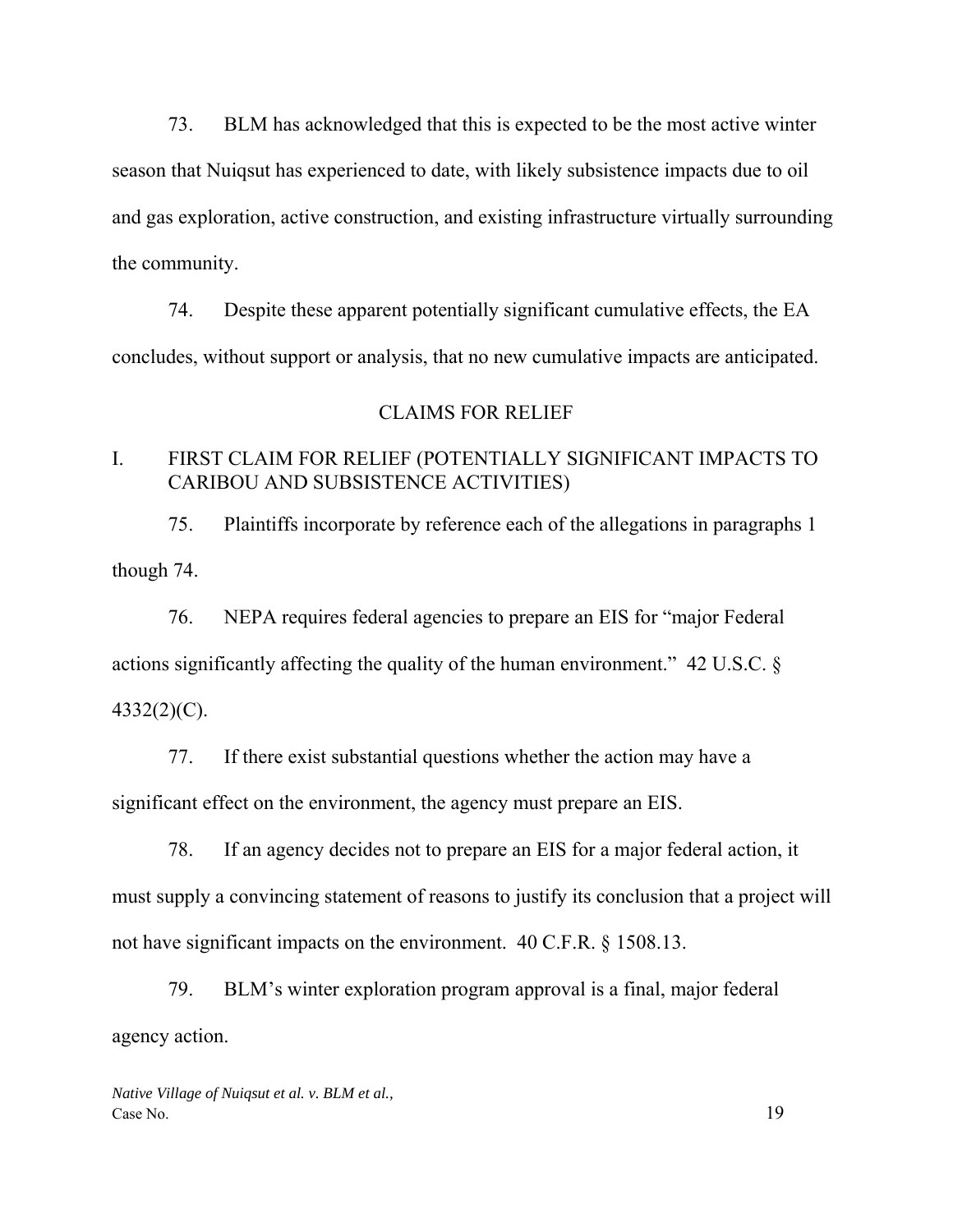80. Winter exploration activities have potentially significant impacts on caribou. Among other harmful impacts, surface vehicular traffic, aircraft traffic, and drilling activities disturb caribou, which may force them to abandon the local area for the remainder of the winter. Increased movement due to winter disturbance can result in a loss of body mass, which strongly negatively correlates with the likelihood of calving success and survival for female caribou.

81. As BLM has acknowledged, the winter exploration program will occur within an important overwintering area for the Teshekpuk Caribou Herd, encompassing a large area around Fish Creek, which is a rare area where caribou range year round. BLM has acknowledged that the program will deflect caribou from the area.

82. This winter exploration activity will occur within the "heavy use" segment of Nuiqsut's contemporary subsistence use areas, including the caribou subsistence use area. As BLM has acknowledged, winter exploration activities can displace game species from areas in which they would otherwise be present, cause hunter avoidance, and require hunters to travel further, with potentially significant immediate and long term effects on the community.

83. The information before the agency raised substantial questions about whether the winter exploration program would have significant environmental impacts to caribou and subsistence activities, yet BLM concluded that only minor impacts would be expected.

*Native Village of Nuiqsut et al. v. BLM et al.,*   $\cos N$  No. 20 84. BLM provides no convincing justification for concluding that impacts to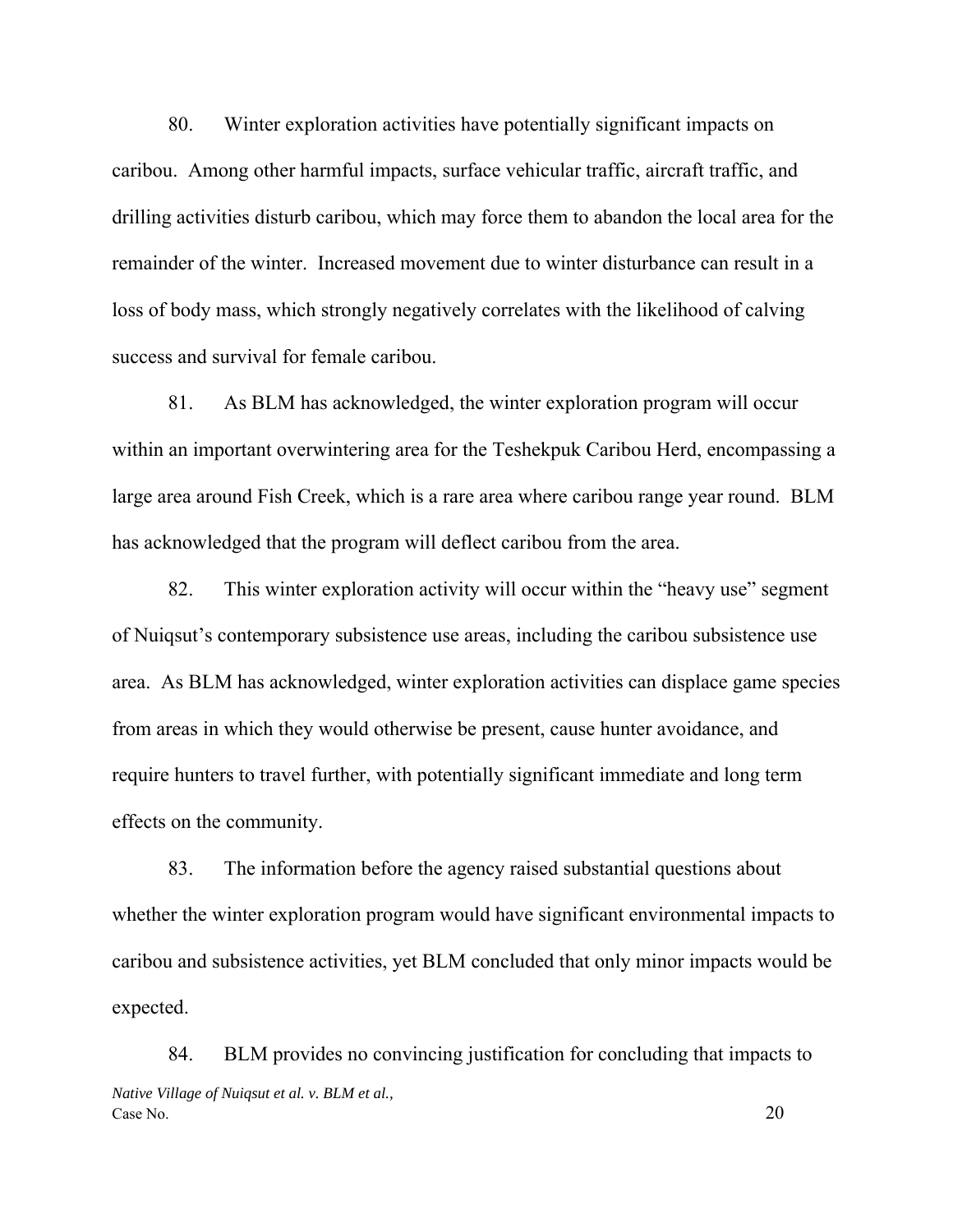caribou and subsistence activities will be insignificant.

85. BLM's failure to prepare an EIS in the face of substantial questions regarding significant environmental impacts was arbitrary, capricious, and not in accordance with law, in violation of NEPA, 42 U.S.C. § 4332(2)(C), and the APA, 5 U.S.C. § 706(2).

86. Alternatively, BLM's decision to issue a FONSI without providing a convincing statement of reasons to justify its conclusion that the project's impacts to caribou and subsistence activities will be insignificant was arbitrary, capricious, and not in accordance with law, in violation of NEPA, 42 U.S.C. § 4332(2)(C), and the APA, 5 U.S.C. § 706(2).

# II. SECOND CLAIM FOR RELIEF (POTENTIALLY SIGNIFICANT CUMULATIVE EFFECTS)

87. Plaintiffs incorporate by reference each of the allegations in paragraphs 1 though 74.

88. NEPA requires federal agencies to prepare an EIS for "major Federal actions significantly affecting the quality of the human environment." 42 U.S.C. § 4332(2)(C).

89. If there exist substantial questions whether the action, considered together with other past, present, and reasonably foreseeable future actions, may have cumulatively significant effects on the environment, the agency must prepare an EIS.

90. If an agency decides not to prepare an EIS for a major federal action, it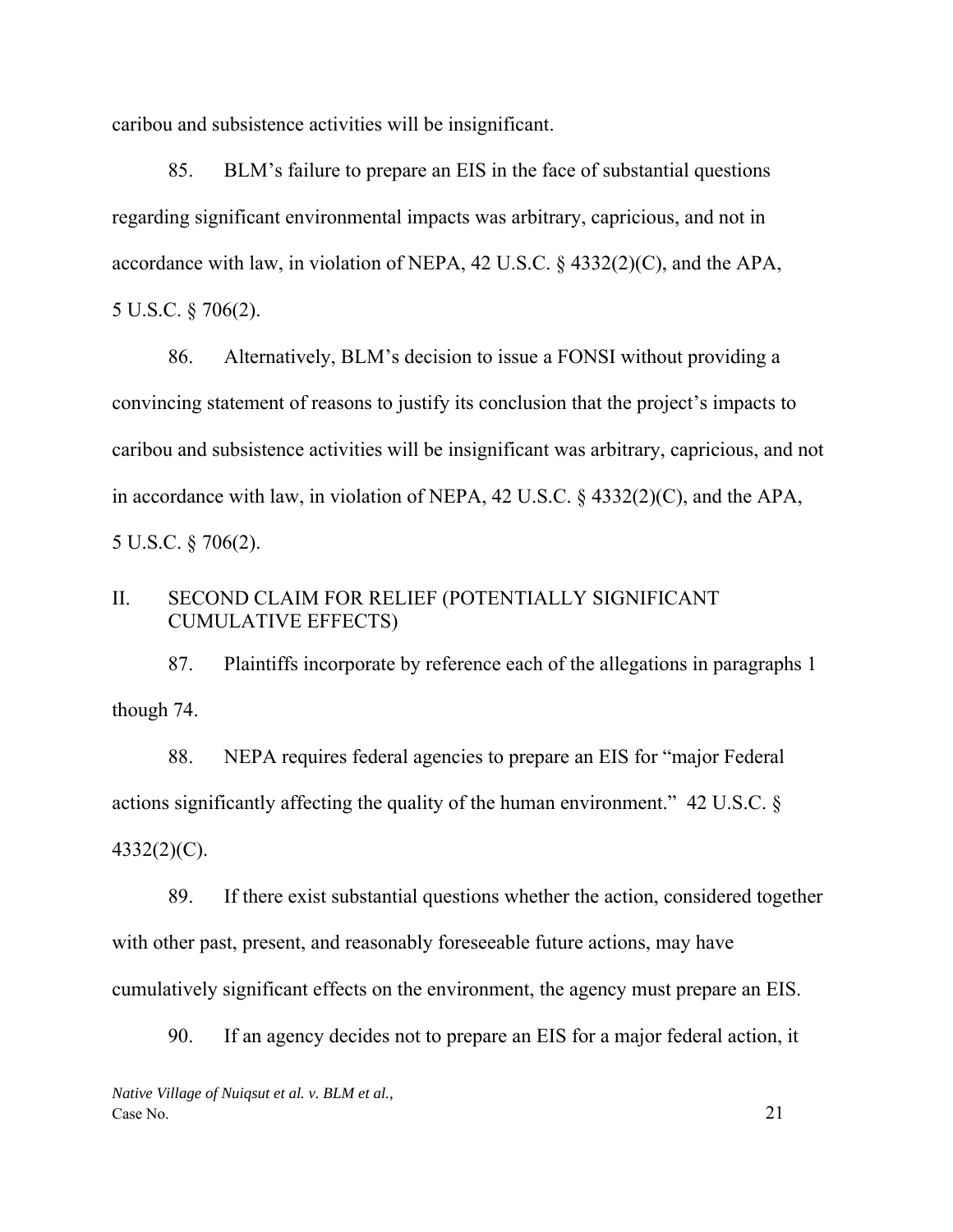must supply a convincing statement of reasons to justify its conclusion that a project will not have significant impacts on the environment. 40 C.F.R. § 1508.13.

91. BLM's winter exploration program approval is a final, major federal agency action.

92. BLM must consider the cumulative impacts of this action with all other past, present, and reasonably foreseeable future actions. 40 C.F.R. § 1508.7. These cumulative effects must be discussed in enough detail to provide adequate analysis of how the projects together affect the environment.

93. The winter exploration program activities will occur within the context of extensive concurrent activities in and near the project area, including construction of the GMT2 road and pad and ConocoPhillips' physically intrusive geotechnical exploration program.

94. These additional activities occurring in the same area substantially increase the potential for significant impacts to caribou and subsistence activities. Additional roads, vehicle traffic, plane travel, and off-road tundra travel will compound disturbance.

95. The EA includes no discussion of the cumulative effects of the winter exploration program, the GMT2 road and pad construction, and ConocoPhillips' physically intrusive geotechnical exploration program. BLM provides no convincing justification for concluding that cumulative impacts to caribou and subsistence activities will be insignificant.

*Native Village of Nuiqsut et al. v. BLM et al.,*  Case No. 22 96. BLM's failure to prepare an EIS in the face of substantial questions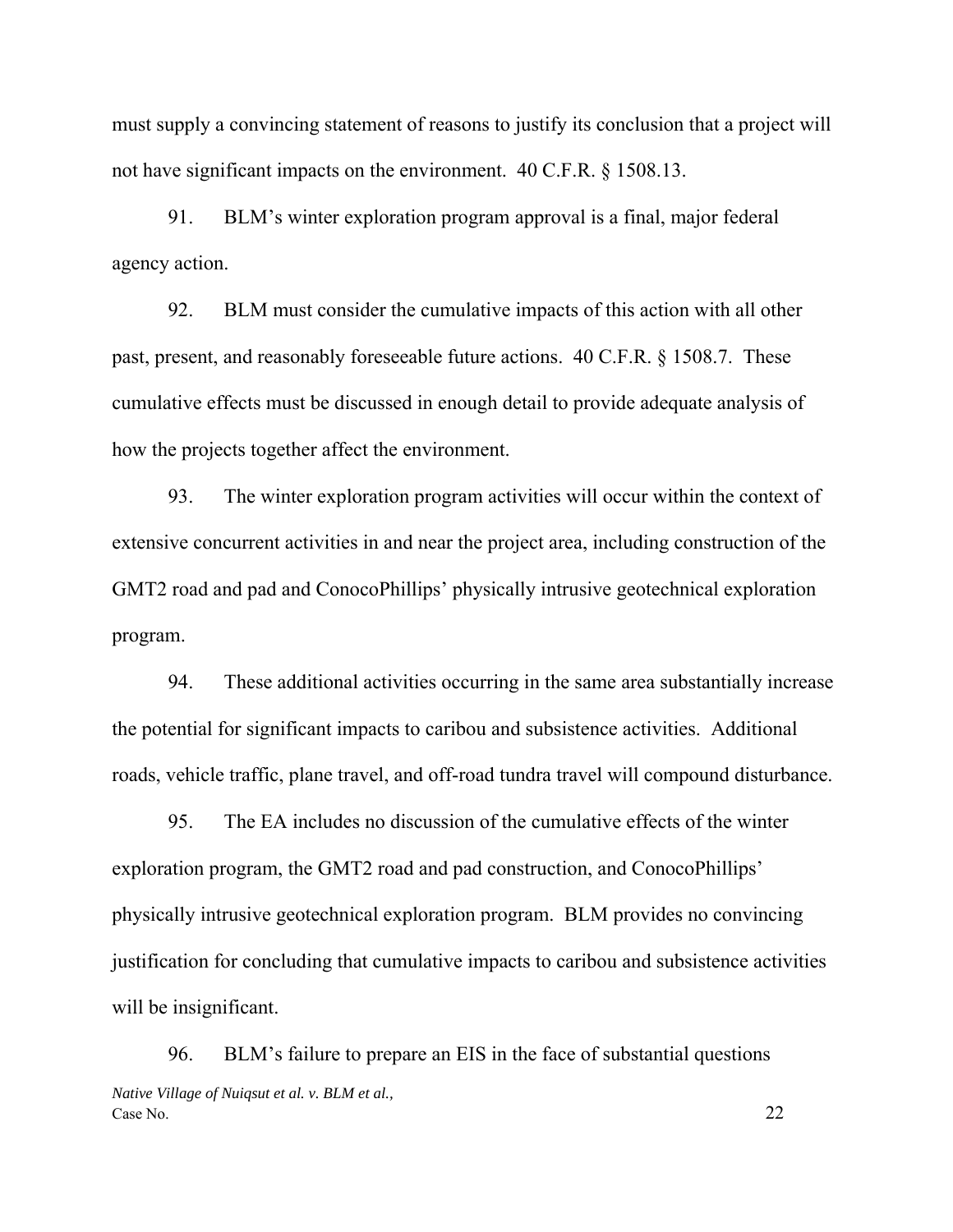regarding significant cumulative environmental impacts was arbitrary, capricious, and not in accordance with law, in violation of NEPA, 42 U.S.C. § 4332(2)(C), and the APA, 5 U.S.C. § 706(2).

97. Alternatively, BLM's decision to issue a FONSI without providing a convincing statement of reasons to justify its conclusion that the cumulative impacts to caribou and subsistence activities will be insignificant was arbitrary, capricious, and not in accordance with law, in violation of NEPA, 42 U.S.C. § 4332(2)(C), and the APA, 5 U.S.C. § 706(2).

# III. THIRD CLAIM FOR RELIEF (FAILURE TO CONSIDER THE WINTER EXPLORATION PROGRAM AND GEOTECHINCAL EXPLORATION PROGRAM TOGETHER IN THE SAME EIS)

98. Plaintiffs incorporate by reference each of the allegations in paragraphs 1 though 74.

99. An agency must consider "cumulative actions" together in a single EIS. 40 C.F.R. § 1508.25(a)(2).

100. ConocoPhillips' winter exploration program and its geotechnical exploration program are cumulative actions. They were considered by the agency in the same general timeframe, will occur in the same geographic area at the same time, are in furtherance of the same goal—ConocoPhillips developing oil and gas on its leases in the northeast portion of the Reserve—and they will have cumulatively significant effects to caribou and subsistence activities.

*Native Village of Nuiqsut et al. v. BLM et al.,*  Case No. 23 101. BLM's failure to consider the winter exploration program and geotechnical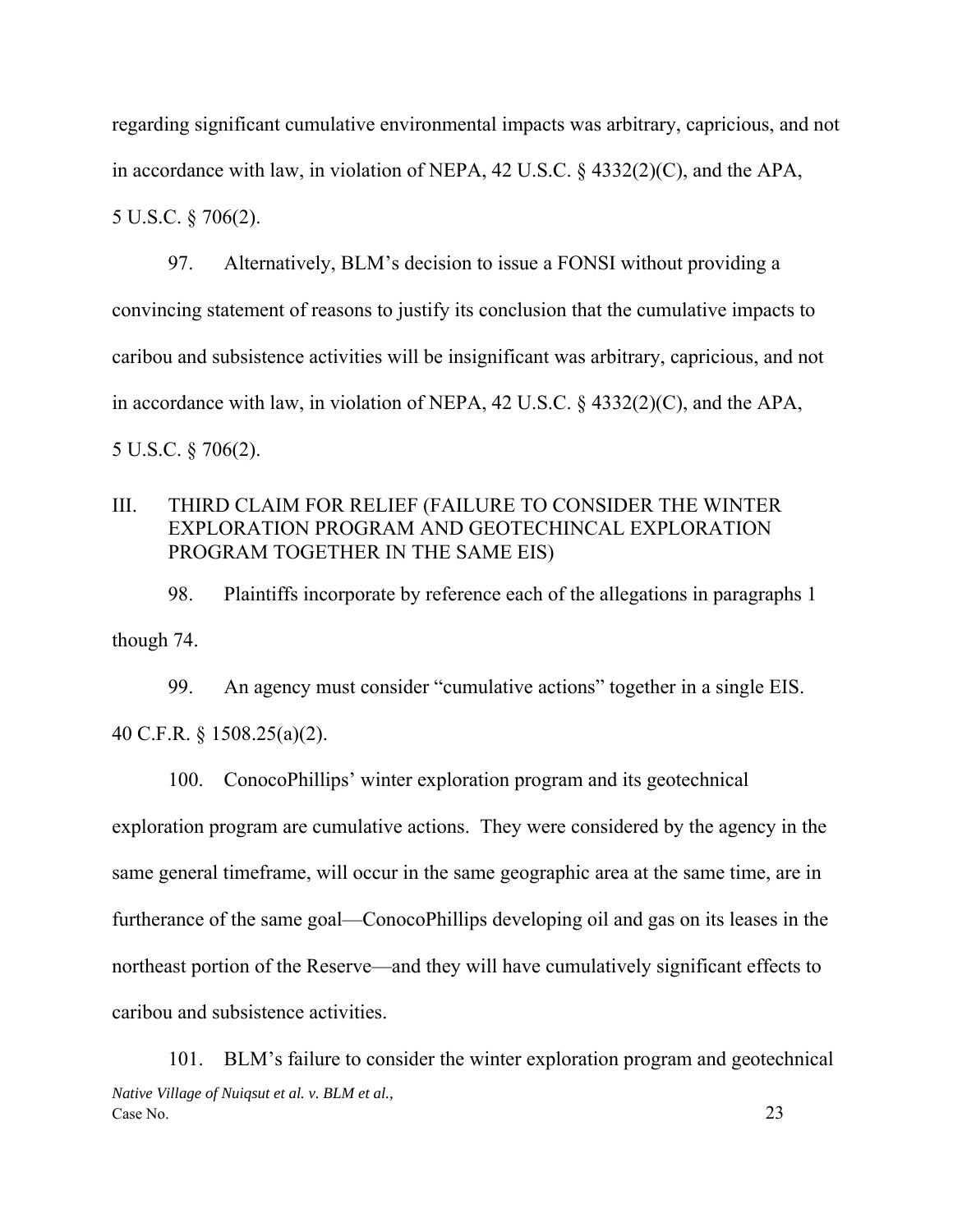exploration program together in a single EIS was arbitrary, capricious, and not in accordance with law, in violation of NEPA, 42 U.S.C. § 4332(2)(C), its implementing regulations, 40 C.F.R. § 1508.25, and the APA, 5 U.S.C. § 706(2).

## IV. FOURTH CLAIM FOR RELIEF (FAILURE TO CONSIDER ALL REASONABLE ALTERNATIVES)

102. Plaintiffs incorporate by reference each of the allegations in paragraphs 1 though 74.

103. NEPA requires an agency to develop and assess appropriate alternatives in any proposal involving unresolved conflicts concerning uses of available resources. NEPA, 42 U.S.C. § 4332(2)(E); 40 C.F.R. §§ 1507.2(d), 1508.9(b).

104. In its EA, BLM failed to consider appropriate alternatives, including alternatives proposed in comments on BLM's draft EA that would limit the scale of exploration by permitting fewer wells or require ConocoPhillips to comply with all Best Management Practices.

105. BLM's decision to approve ConocoPhillips' winter exploration program without considering appropriate alternatives and comparing the environmental impacts of those alternatives was arbitrary, capricious, and not in accordance with law and violated NEPA, 42 U.S.C. § 4332(2)(C), its implementing regulations, 40 C.F.R. § 1502.14(a), and the APA, 5 U.S.C. §§ 702, 706.